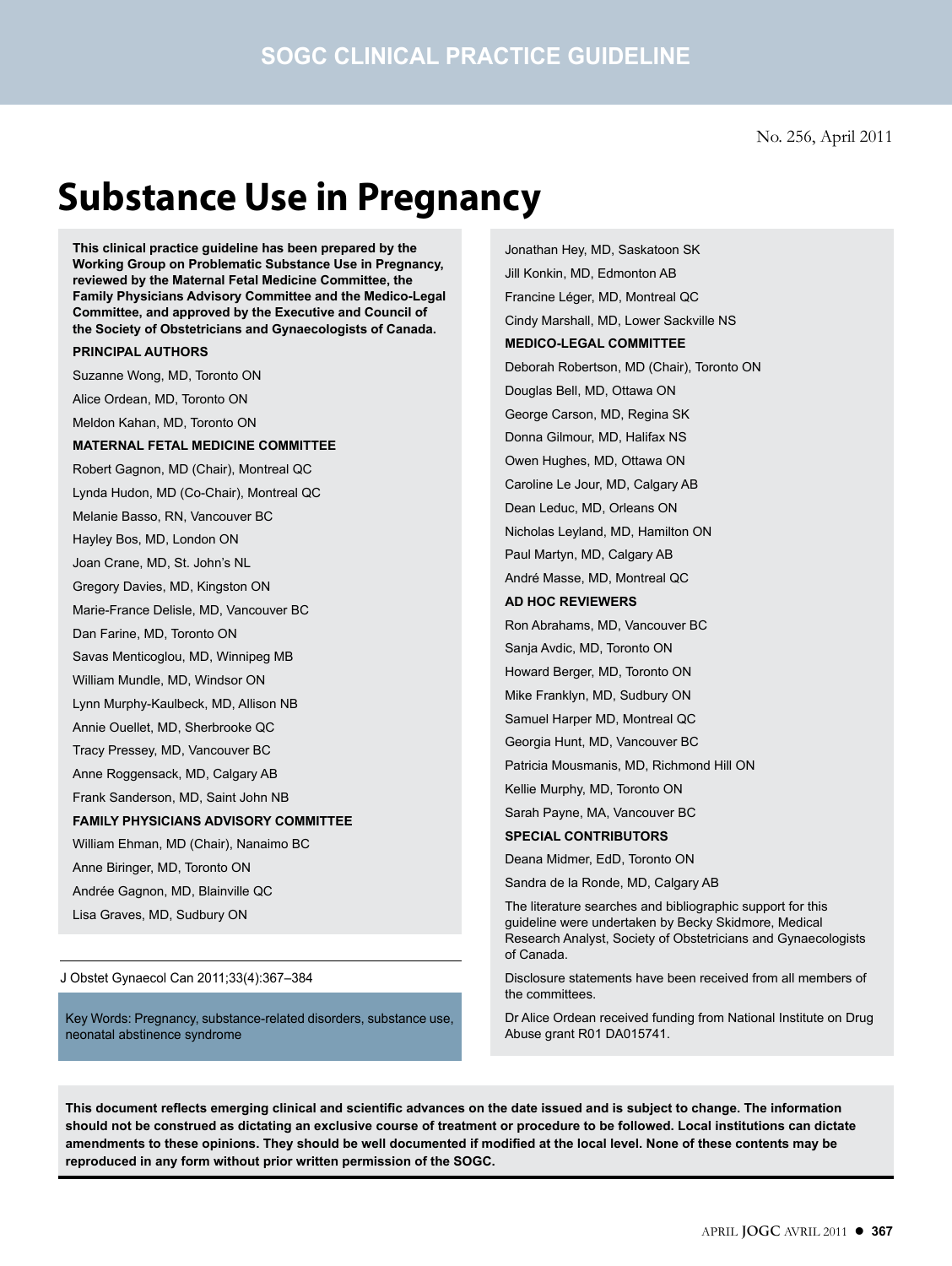#### **Abstract**

- **Objective:** To improve awareness and knowledge of problematic substance use in pregnancy and to provide evidence-based recommendations for the management of this challenging clinical issue for all health care providers.
- **Options:** This guideline reviews the use of screening tools, general approach to care, and recommendations for clinical management of problematic substance use in pregnancy.
- **Outcomes:** Evidence-based recommendations for screening and management of problematic substance use during pregnancy and lactation.
- **Evidence:** Medline, PubMed, CINAHL, and The Cochrane Library were searched for articles published from 1950 using the following key words: substance-related disorders, mass screening, pregnancy complications, pregnancy, prenatal care, cocaine, cannabis, methadone, opioid, tobacco, nicotine, solvents, hallucinogens, and amphetamines. Results were initially restricted to systematic reviews and randomized control trials/controlled clinical trials. A subsequent search for observational studies was also conducted because there are few RCTs in this field of study. Articles were restricted to human studies published in English. Additional articles were located by hand searching through article reference lists. Searches were updated on a regular basis and incorporated in the guideline up to December 2009. Grey (unpublished) literature was also identified through searching the websites of health technology assessment and health technology assessment-related agencies, clinical practice guideline collections, clinical trial registries, and national and international medical specialty societies.
- **Values:** The quality of evidence was rated using the criteria described in the Report of the Canadian Task Force on the Preventive Health Care. Recommendations for practice were ranked according to the method described in that report (Table 1).
- **Benefits, harms, and costs:** This guideline is intended to increase the knowledge and comfort level of health care providers caring for pregnant women who have substance use disorders. Improved access to health care and assistance with appropriate addiction care leads to reduced health care costs and decreased maternal and neonatal morbidity and mortality.

#### **Recommendations**

- 1. All pregnant women and women of childbearing age should be screened periodically for alcohol, tobacco, and prescription and illicit drug use. (III-A)
- 2. When testing for substance use is clinically indicated, urine drug screening is the preferred method. (II-2A) Informed consent should be obtained from the woman before maternal drug toxicology testing is ordered. (III-B)
- 3. Policies and legal requirements with respect to drug testing of newborns may vary by jurisdiction, and caregivers should be familiar with the regulations in their region. (III-A)

#### **ABBREVIATIONS**

| <b>HCV</b> | hepatitis C virus             |
|------------|-------------------------------|
| MMT        | methadone maintenance therapy |
| <b>NAS</b> | neonatal abstinence syndrome  |
| <b>NRT</b> | nicotine replacement therapy  |
| <b>UDS</b> | urine drug screening          |

- 4. Health care providers should employ a flexible approach to the care of women who have substance use problems, and they should encourage the use of all available community resources. (II-2B)
- 5. Women should be counselled about the risks of periconception, antepartum, and postpartum drug use. (III-B)
- 6. Smoking cessation counselling should be considered as a first-line intervention for pregnant smokers. (I-A) Nicotine replacement therapy and/or pharmacotherapy can be considered if counselling is not successful. (I-A)
- 7. Methadone maintenance treatment should be standard of care for opioid-dependent women during pregnancy. (II-IA) Other slow-release opioid preparations may be considered if methadone is not available. (II-2B)
- 8. Opioid detoxification should be reserved for selected women because of the high risk of relapse to opioids. (II-2B)
- 9. Opiate-dependent women should be informed that neonates exposed to heroin, prescription opioids, methadone, or buprenorphine during pregnancy are monitored closely for symptoms and signs of neonatal withdrawal (neonatal abstinence syndrome). (II-2B) Hospitals providing obstetric care should develop a protocol for assessment and management of neonates exposed to opiates during pregnancy. (III-B)
- 10. Antenatal planning for intrapartum and postpartum analgesia may be offered for all women in consultation with appropriate health care providers. (III-B)
- 11. The risks and benefits of breastfeeding should be weighed on an individual basis because methadone maintenance therapy is not a contraindication to breastfeeding. (II-3B)

#### **Introduction**

Substance use during pregnancy is common. In national<br>prevalence surveys, 14% of Canadian women reported using alcohol during their last pregnancy, and 17% reported smoking during pregnancy.<sup>1,2</sup> The prevalence of illicit drug use among Canadian women of childbearing age is less but not insignificant. In United States population surveys  $\sim 5\%$ of pregnant women reported illicit drug use during the preceding month.3 Marijuana remains the most commonly used illegal drug, followed by cocaine. Women report higher rates than men of prescription drug use, including pain relievers (23.1%), opioid analgesics (2.1%), sleeping pills (1.7%), tranquilizers (1.1%), and antidepressants  $(2.1\%)$ <sup>2</sup>

The use of alcohol and drugs by pregnant women can result in significant maternal, fetal, and neonatal morbidity. $4-17$  In general, pregnant women with substance use disorders are less likely to seek prenatal care, and they have higher rates of infectious diseases such as HIV, hepatitis, and other sexually transmitted infections.<sup>17-19</sup>

There are numerous direct and indirect costs of perinatal substance exposure. In 2002, the overall social cost of substance abuse in Canada, including burden on health care, law enforcement, and loss of productivity due to premature death and ill health, totalled ~\$40 billion.20 Data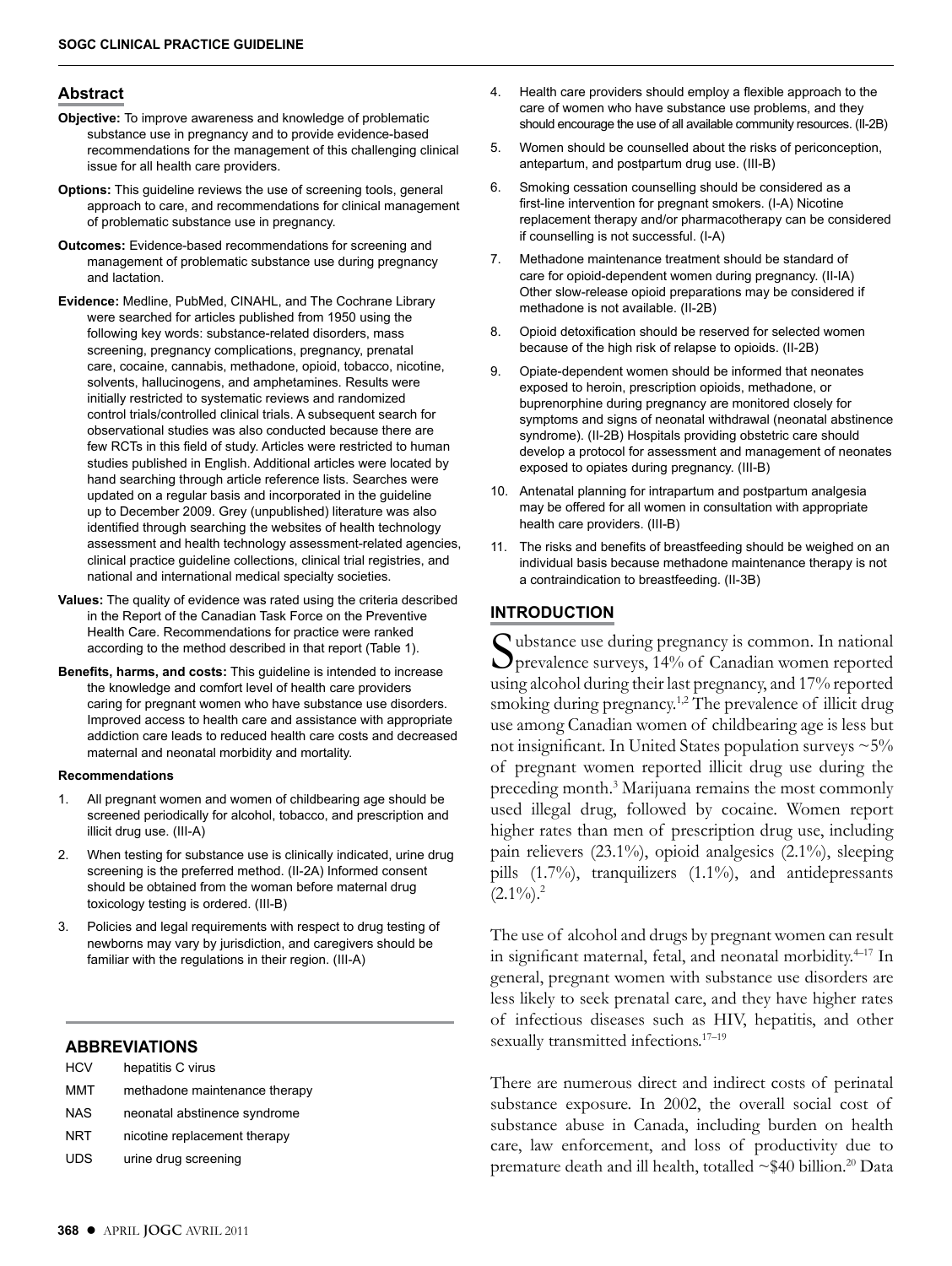#### **Table 1. Key to evidence statements and grading of recommendations, using the ranking of the Canadian Task Force on Preventive Health Care**

| Quality of evidence assessment*                                                                                                                         |                                                                                                                                                               | Classification of recommendations+ |                                                                                                                                                                                                      |  |
|---------------------------------------------------------------------------------------------------------------------------------------------------------|---------------------------------------------------------------------------------------------------------------------------------------------------------------|------------------------------------|------------------------------------------------------------------------------------------------------------------------------------------------------------------------------------------------------|--|
| Ŀ.                                                                                                                                                      | Evidence obtained from at least one properly randomized<br>controlled trial                                                                                   |                                    | A. There is good evidence to recommend the clinical preventive action                                                                                                                                |  |
|                                                                                                                                                         | II-1: Evidence from well-designed controlled trials without<br>randomization                                                                                  |                                    | B. There is fair evidence to recommend the clinical preventive action                                                                                                                                |  |
|                                                                                                                                                         | II-2: Evidence from well-designed cohort (prospective or<br>retrospective) or case–control studies, preferably from<br>more than one centre or research group |                                    | C. The existing evidence is conflicting and does not allow to make a<br>recommendation for or against use of the clinical preventive action;<br>however, other factors may influence decision-making |  |
|                                                                                                                                                         | II-3: Evidence obtained from comparisons between times or<br>places with or without the intervention. Dramatic results in                                     |                                    | D. There is fair evidence to recommend against the clinical preventive action                                                                                                                        |  |
|                                                                                                                                                         | uncontrolled experiments (such as the results of treatment with<br>penicillin in the 1940s) could also be included in this category                           | Е.                                 | There is good evidence to recommend against the clinical preventive<br>action                                                                                                                        |  |
| III:                                                                                                                                                    | Opinions of respected authorities, based on clinical experience,<br>descriptive studies, or reports of expert committees                                      |                                    | There is insufficient evidence (in quantity or quality) to make<br>a recommendation; however, other factors may influence<br>decision-making                                                         |  |
| *The quality of evidence reported in these guidelines has been adapted from The Evaluation of Evidence criteria described in the Canadian Task Force on |                                                                                                                                                               |                                    |                                                                                                                                                                                                      |  |

Preventive Health Care. 161 †Recommendations included in these guidelines have been adapted from the Classification of Recommendations criteria described in the The Canadian Task

Force on Preventive Health Care. 161

from American studies have indicated that the increase in cost of neonatal care for infants born to mothers who smoke cigarettes is  $\sim$ \$700, and the increase in cost for those exposed to cocaine is  $$5110$  per patient.<sup>21-23</sup>

Because of the prevalence of substance use and its clinical and economic impact, health care providers need to know how to identify and care for the affected patient population. Management of substance use disorders is complicated because of the associated comorbid conditions and psychosocial and socioeconomic factors, such as mental health problems, poor housing, financial stressors, and lack of supports. Canadian physicians have identified a lack of knowledge and training regarding the effects of and treatments for substance use during pregnancy as another barrier to providing care for these patients.<sup>24</sup> Perinatal care providers have several opportunities during pregnancy to identify and assist women who have substance use problems. Although most physicians enquire routinely about alcohol, tobacco, and other drug use during pregnancy, many do not use a specific screening tool and are not making referrals to other treatment resources.25–28 As motivation to change unhealthy or harmful behaviours is increased during pregnancy, it is an ideal time to intervene with women who have substance use problems.

This guideline provides a unified approach to care for perinatal substance use disorders.

# **DEFINITIONS**

Substance abuse and dependence have well-defined criteria based on the DSM-IV guide (Table 2).<sup>29</sup> Substance dependence is characterized by compulsive drug use, loss of control over use, and physical, social, and psychological consequences.30 Physical dependence is characterized by tolerance and withdrawal; however, it is not in itself sufficient to make a diagnosis of substance dependence. Substance withdrawal consists of a combination of drugspecific symptoms and signs that occur within hours to days of stopping drug use (Table 3).

# **identification of substance-related disorders in pregnancy**

# **Screening and Assessment**

All pregnant women regardless of socioeconomic status should be asked about past and current alcohol, nicotine, and illicit and prescribed drug use. A high index of suspicion for potential substance use during pregnancy is required in various clinical situations.<sup>31</sup> There is no optimal screening tool for identifying substance use in pregnancy. Maternal interview using open-ended, non-judgemental questioning is more likely to elicit disclosure of perinatal substance use.<sup>31,32</sup> Health care providers should develop their own level of comfort and style in asking their patients about this sensitive topic. The T-ACE and TWEAK questionnaires were developed for screening at-risk perinatal alcohol use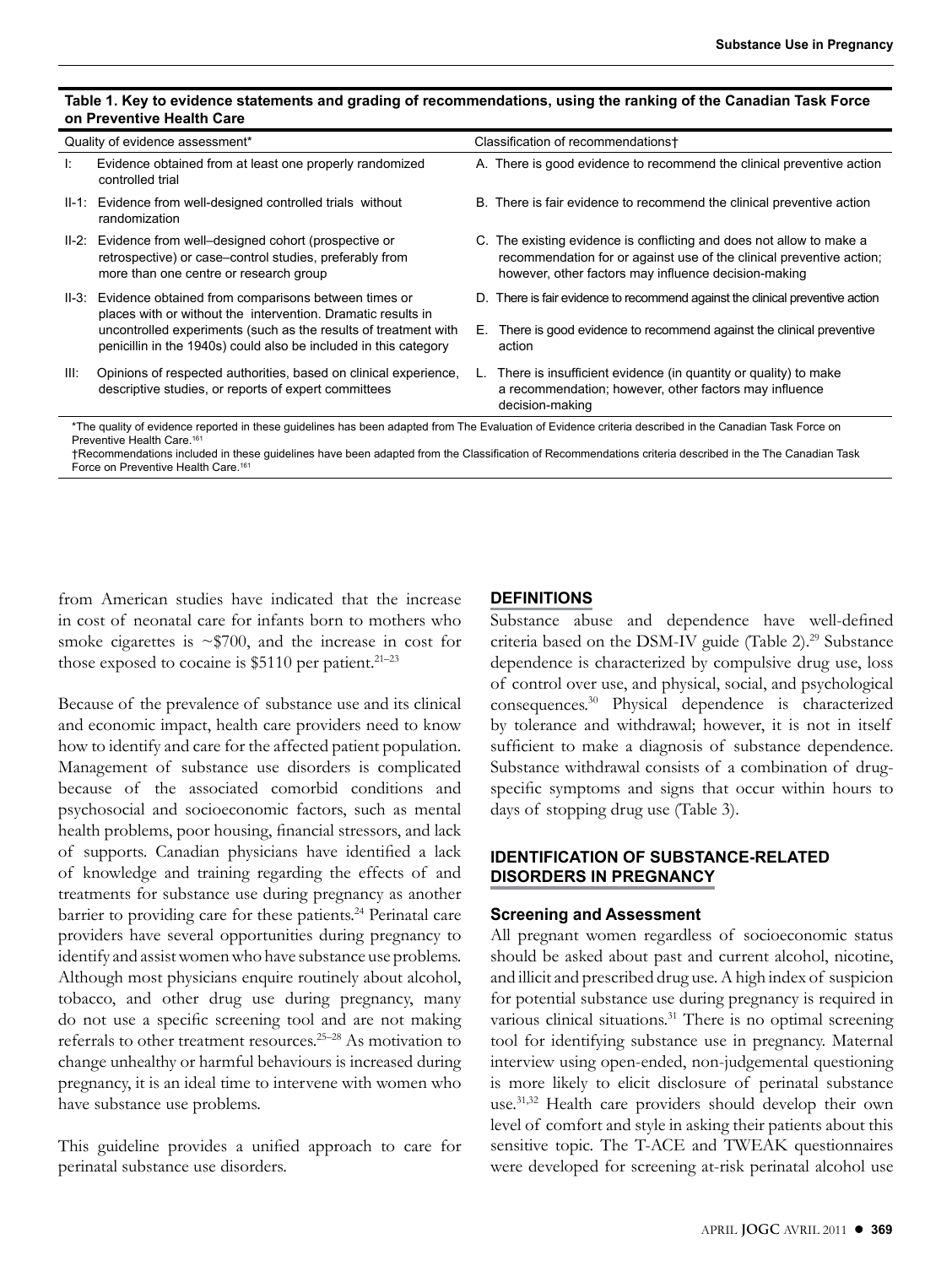(Figure 1).33,34 The ALPHA tool incorporates the CAGE questionnaire to screen for maternal recreational drug use, as well as validated questions to identify associated psychosocial risk factors such as family violence or postpartum depression (Appendix).35,36 If the woman acknowledges substance use, a more complete assessment is then recommended to determine if there is a history of substance abuse or dependence (Figure 2).

# **Role of Toxicology Testing**

Drug toxicology testing is not recommended for universal screening (i.e., routine testing of all women) because it has numerous limitations (Figure 3), and it should be considered only after a comprehensive assessment if there is a clinical indication.37 If a woman is concerned about providing a sample or is reluctant to do so, clinicians should focus on developing a trusting relationship before suggesting toxicology testing. Vulnerable women may feel threatened if clinicians wish to gather detailed information through drug testing and psychosocial histories.

Urine, hair, and meconium samples are sensitive biological markers of substance use. Urine drug screening can detect only recent substance exposure, while neonatal hair and meconium testing can document intrauterine use because meconium and hair form in the second and third trimester, respectively.38–41 By itself, a single positive test result cannot be used to diagnose substance dependence. Although child protection agencies sometimes request hair analyses, neither hair nor meconium is appropriate for routine clinical use because of the high costs and propensity for false positive results.

UDS has several clinical indications. Evidence shows that the addition of urine drug testing to the structured maternal interview can increase the detection of problematic substance use in pregnancy.<sup>42,43</sup> Detection can facilitate early intervention, including treatment of maternal and neonatal withdrawal and counselling and referral for longterm outpatient treatment. For example, an unexpected positive UDS result for opioids may prompt an assessment for opioid dependence and observation of the neonate for signs of withdrawal. Ongoing outpatient monitoring with UDS is also used to advocate on behalf of patients with child protection services and to monitor compliance with prescribed medications (e.g., opioids).34,38 In addition, it can be performed on maternal request.

Informed consent must be obtained and documented in the medical record before any maternal drug testing is performed (except in life-threatening situations where informed consent is impossible).<sup>44</sup> If the mother refuses,

# **Table 2. Definitions of substance-related disorders**

| Substance<br>use disorder<br>Definition |                                                                                                                                                                                                                              |  |
|-----------------------------------------|------------------------------------------------------------------------------------------------------------------------------------------------------------------------------------------------------------------------------|--|
| Substance<br>dependence                 | A pattern of substance use, leading to<br>clinically significant impairment or distress, as<br>manifested by $\geq 3$ of the following, occurring at                                                                         |  |
|                                         | any time in the same 12-month period:                                                                                                                                                                                        |  |
|                                         | 1. tolerance                                                                                                                                                                                                                 |  |
|                                         | 2. withdrawal                                                                                                                                                                                                                |  |
|                                         | 3. substance taken in larger amounts or over a<br>longer period than was intended                                                                                                                                            |  |
|                                         | 4. persistent desire or unsuccessful efforts to<br>cut down or control substance use                                                                                                                                         |  |
|                                         | 5. a great deal of time spent in activities<br>necessary to obtain the substance (e.g.,<br>visiting multiple doctors or driving long<br>distances), use the substance (e.g., chain-<br>smoking), or recover from its effects |  |
|                                         | 6. important social, occupational, or<br>recreational activities given up or reduced<br>because of substance use                                                                                                             |  |
|                                         | 7. continued use despite knowledge of harm                                                                                                                                                                                   |  |
| Substance abuse                         | A pattern of substance use leading to<br>clinically significant impairment or distress, as<br>manifested by $\geq 1$ of the following, occurring<br>within a 12-month period:                                                |  |
|                                         | 1. recurrent substance use resulting in a<br>failure to fulfill major role obligations at work,<br>school, or home                                                                                                           |  |
|                                         | 2. recurrent substance use in situations in<br>which it is physically hazardous                                                                                                                                              |  |
|                                         | 3. recurrent substance-related legal problems                                                                                                                                                                                |  |
|                                         | 4. persistent or recurrent social or interpersonal<br>problems caused or exacerbated by the<br>effects of the substance                                                                                                      |  |
| Tolerance                               | Characterized by a need for markedly<br>increased amounts of the substance to<br>achieve desired effect or diminished effect with<br>continued use of the same amount of<br>the substance                                    |  |

this should be documented, and testing should not be performed. Neonatal toxicology testing may be performed without consent of the parent(s) if the person requesting this testing has a legislative right to make decisions for the infant to be tested. However, the mother should be informed that the neonate is being tested.34 Once consent is obtained, any drug toxicology testing to be performed must be ordered by the physician responsible for maternal and/or neonatal care.

## **Recommendations**

1. All pregnant women and women of childbearing age should be screened periodically for alcohol, tobacco, and prescription and illicit drug use. (III-A)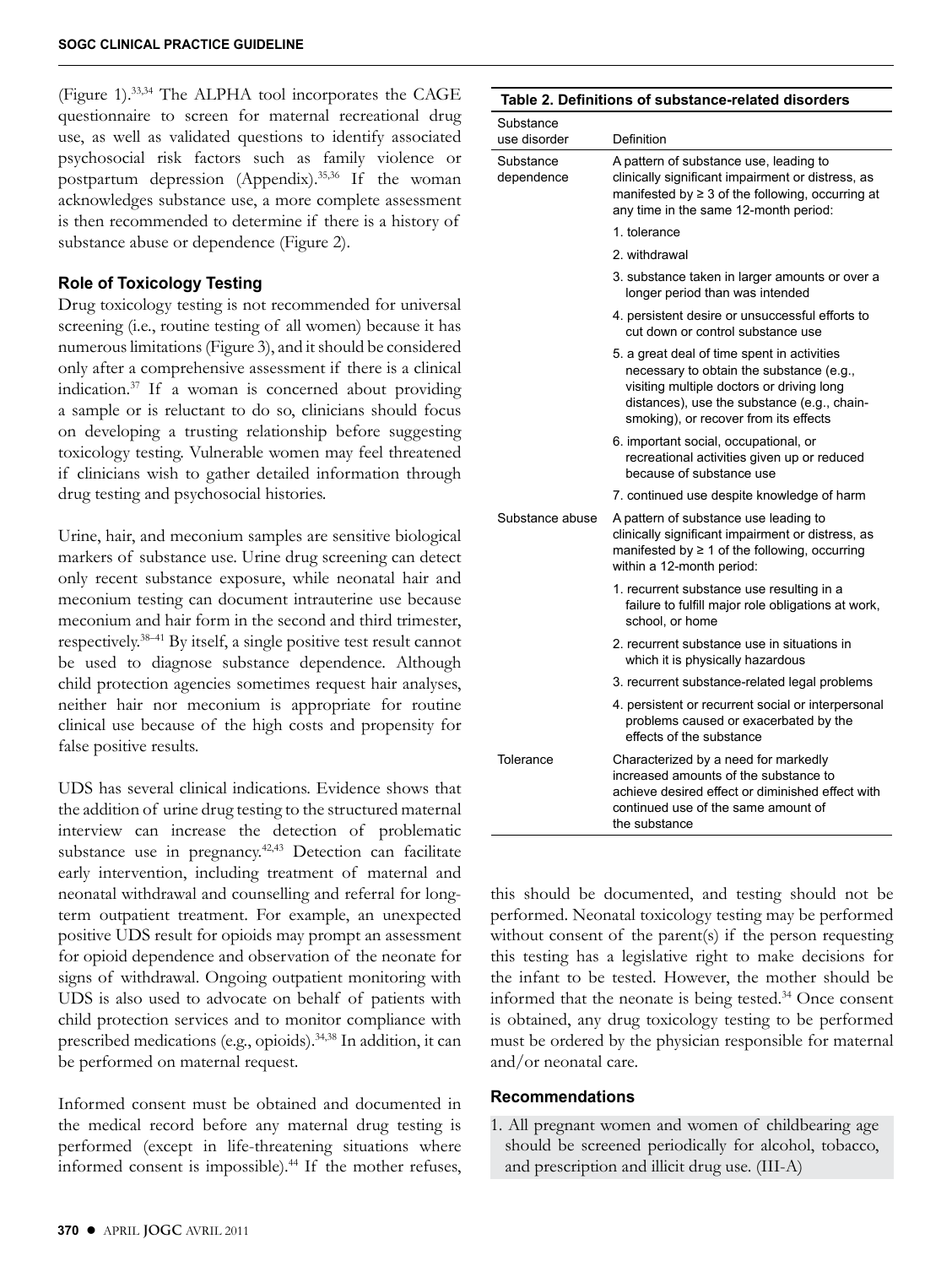| Table 3. Withdrawal syndromes                                                                                                                      |                                                                                                                                                                                                                                                  |  |  |
|----------------------------------------------------------------------------------------------------------------------------------------------------|--------------------------------------------------------------------------------------------------------------------------------------------------------------------------------------------------------------------------------------------------|--|--|
| Substance                                                                                                                                          | Withdrawal symptoms and signs                                                                                                                                                                                                                    |  |  |
| Nicotine                                                                                                                                           | Irritability, restlessness, anxiety, insomnia, fatique, poor concentration                                                                                                                                                                       |  |  |
| Irritability, insomnia, anorexia, anxiety<br>Marijuana                                                                                             |                                                                                                                                                                                                                                                  |  |  |
| Opioids                                                                                                                                            | Influenza-like symptoms: myalgias, rhinorrhea, goosebumps, diaphoresis, nausea,<br>vomiting, diarrhea<br>Psychological symptoms: insomnia, anxiety, strong cravings, dysphoria<br>Obstetrical symptoms: abdominal cramping, uterine irritability |  |  |
| <b>Benzodiazepines</b>                                                                                                                             | Seizures (high dose), anxiety, panic attacks, insomnia, emotional lability                                                                                                                                                                       |  |  |
| Cocaine/amphetamines<br>Crash phase: fatigue, increased appetite<br>Withdrawal dysphoria phase: dysphoria, irritability, insomnia, strong cravings |                                                                                                                                                                                                                                                  |  |  |
| Inhalants                                                                                                                                          | Similar to alcohol withdrawal: tremor, malaise, gastrointestinal symptom                                                                                                                                                                         |  |  |

- 2. When testing for substance use is clinically indicated, urine drug screening is the preferred method. (II-2A) Informed consent should be obtained from the woman before maternal drug toxicology testing is ordered.  $(III-B)$
- 3. Policies and legal requirements with respect to drug testing of newborns may vary by jurisdiction, and caregivers should be familiar with the regulations in their region. (III-A)

# **Components of office management**

Obstetrical care providers need to establish rapport with substance-using pregnant women through good communication and a willingness to be flexible in providing prenatal care and ongoing support. These women face a number of barriers to receiving optimal prenatal care (Figure 4).45–48 Flexibility with respect to patient scheduling and understanding late arrivals and missed appointments are key to engaging these women for prenatal care. Women are likely to seek and commit to prenatal care if health care providers are welcoming and non-judgemental, and if they acknowledge the women's courage and persistence in the face of very difficult personal circumstances. Studies have shown that comprehensive care provided at one site is costeffective and produces better outcomes for both mother and child.<sup>9,19,49-58</sup>

It is also important to address women's substance use because pregnancy is an ideal time for women to make a change. Harm reduction is defined as a program or policy designed to reduce the drug-related harm without requiring the cessation of drug use.30 The philosophy of care for women with problematic substance use in pregnancy is harm reduction. Components of this philosophy include encouragement of abstinence or reduction of use, safe

use, treatment of withdrawal symptoms, counselling and/ or pharmacotherapy. Pregnancy may motivate women to abstain from or reduce drug use, given the potential effects on fetal outcomes.

Pregnant substance-using women are also at increased risk of infectious diseases. Injection drug use remains the most dominant mode of hepatitis C virus acquisition. Approximately, 70% to 80% of HCV-infected patients report a history of current or past injection drug use.<sup>59</sup> HCV-negative women should be advised about ways to prevent exposure to HCV. Women should be told not to share materials to prepare, inject, or inhale drugs, and that they should not engage in higher risk sexual behaviours (e.g., unprotected sex with multiple sexual partners or unprotected sex with HCV-positive partners). Pregnant HCV-infected women have a 5% chance of transmitting the virus to their infants.<sup>60</sup> There are no ways to decrease the risk of vertical transmission. Furthermore, mode of delivery and breastfeeding do not affect mother-to-infant transmission. Procedures that promote mixing of maternal and fetal blood, such as use of scalp electrodes, should be avoided, if possible. Serology testing of infants at 12 to 18 months of age is recommended to determine HCV status.

The prevalence of sexually transmitted infections is also higher among pregnant women with a history of substance abuse related to high-risk sexual behaviours.<sup>61,62</sup> Screening for Chlamydia, gonorrhea, syphilis, hepatitis, and HIV should be repeated throughout pregnancy if historical factors warrant it.<sup>63</sup>

There are numerous adverse effects associated with prenatal drug exposure (Table 4). These effects may also be linked to other factors such as inadequate prenatal care, poor social circumstances, and concomitant use of other substances.64,65 Therefore, long-term studies are difficult to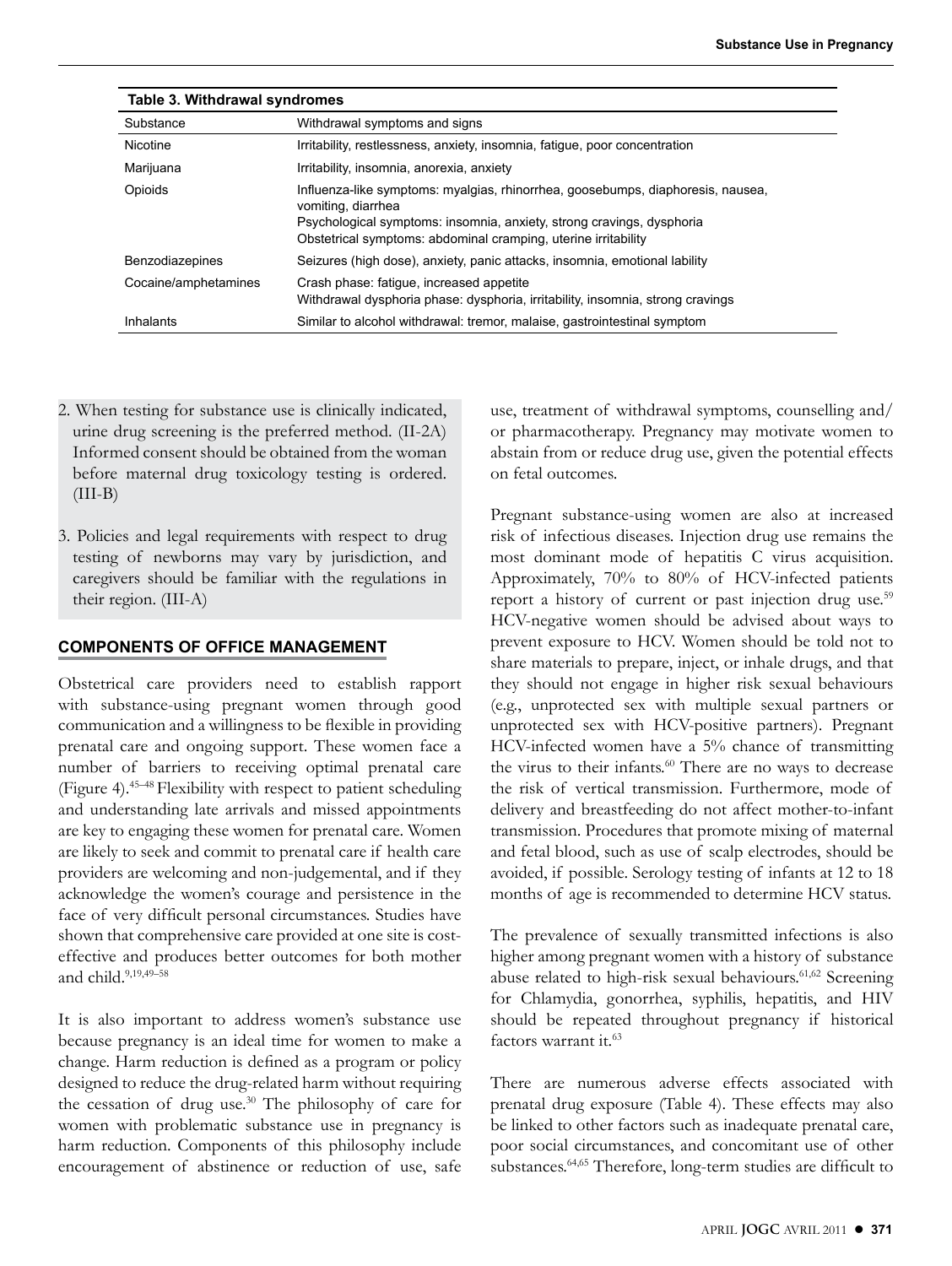#### **Figure 1. T-ACE and TWEAK for problematic alcohol use**

#### **T-ACE**

| <b>T</b> How many drinks does it take to make you feel high? (Tolerance)                                                                                  |
|-----------------------------------------------------------------------------------------------------------------------------------------------------------|
| A Have people annoyed you by criticizing your drinking?                                                                                                   |
| C Have you felt you ought to cut down on your drinking?                                                                                                   |
| <b>E</b> Have you ever had a drink first thing in the morning to steady your nerves or get rid<br>of a hangover? (Eye-opener)                             |
| Scoring: T: 2 points if > 3 drinks; A,C,E: 1 point for each yes answer                                                                                    |
| A total of 2 or more points indicates patient is likely to have an alcohol problem.                                                                       |
| <b>TWEAK</b>                                                                                                                                              |
| <b>T</b> Tolerance                                                                                                                                        |
| W Have friends or relatives complained about your drinking? (Worried)                                                                                     |
| <b>E</b> Eye-opener                                                                                                                                       |
| A Has a friend or family member ever told you about things you said or did while you<br>were drinking that you could not remember? (Amnesia or black-out) |
| <b>K</b> Cut-down                                                                                                                                         |
| Scoring: T: 2 points if > 3 drinks; W, E, A, K: 1 point for each yes answer                                                                               |
| A total of score of 3 or more points indicates patient is at-risk drinking                                                                                |
|                                                                                                                                                           |

**Figure 2. Assessment for substance-related disorders**

| <b>Complete drug history:</b> name of drug, amount, frequency, duration, route(s), last use,<br>injection drug use, sharing needles/paraphernalia, withdrawal symptoms                                                                             |
|----------------------------------------------------------------------------------------------------------------------------------------------------------------------------------------------------------------------------------------------------|
| Stage of change with respect to substance use                                                                                                                                                                                                      |
| • Consequences of drug use: medical, social, personal                                                                                                                                                                                              |
| • Previous treatment programs, mutual aid groups (e.g., AA)                                                                                                                                                                                        |
| <b>Medical history:</b> HIV, Hepatitis B and C, STIs                                                                                                                                                                                               |
| • Chronic medical conditions (e.g., chronic pain), medications                                                                                                                                                                                     |
| <b>Psychiatric history:</b> eating disorders, sexual/physical abuse, mood and<br>anxiety disorders                                                                                                                                                 |
| <b>Obstetrical history:</b> cycle regularity, LMP, past obstetrical outcomes and<br>complications                                                                                                                                                  |
| <b>Social history:</b> family situation (partner and number of children), custody status,<br>housing situation, legal status (current charges and court dates), finances, nutrition,<br>child protection agency involvement, child safety concerns |
| <b>FIFE:</b> feelings, impressions/ideas, functioning, expectations about pregnancy<br>and drug use                                                                                                                                                |

interpret because effects may be due to these confounders and environmental deprivation rather than the drug itself. In addition to routine care, patients should be given counselling regarding the drug-specific fetal, neonatal, and maternal effects of substance use.

Antenatal fetal surveillance should be based on obstetrical indications rather than solely on substance use. Substance use during pregnancy has been associated with obstetrical complications such as preterm labour, placental abruption, and intrauterine growth restriction (Table 4), and these adverse effects may lead to an increased risk of perinatal morbidity and mortality. Therefore, the method and

frequency of antenatal testing will be determined by the presence or absence of these complications.<sup>66</sup>

There are two phases to the management of substance use disorders. The first addresses treatment of withdrawal syndromes. Pregnant women who are dependent on alcohol, opioids, or high-dose benzodiazepines (> 50 mg daily diazepam equivalent) may require medical detoxification under the supervision of a physician (Table 5). $30$  Women who are in withdrawal from other substances, such as cocaine or marijuana, may also benefit from a supportive admission to a non-medical withdrawal management centre, if available.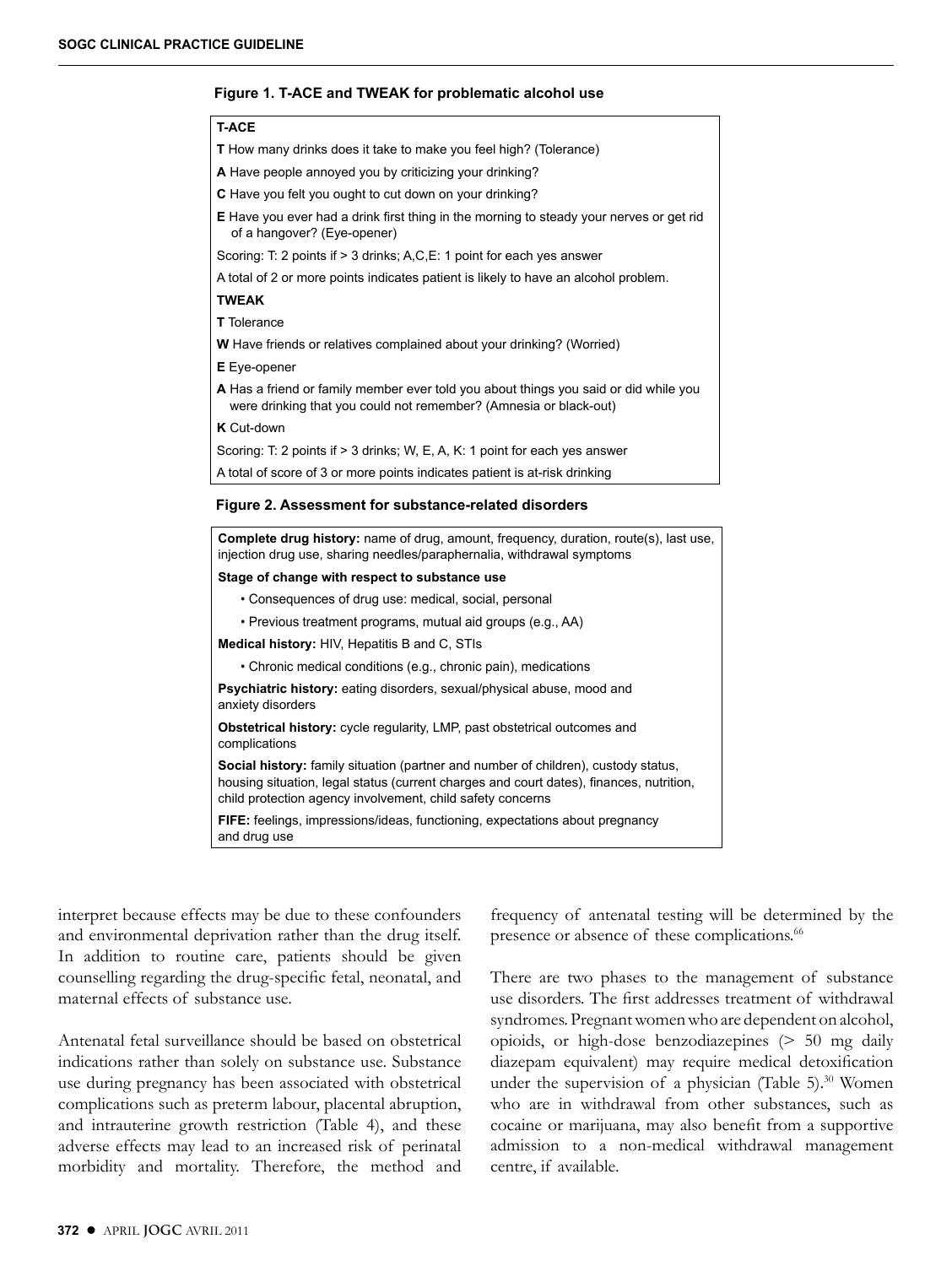#### **Figure 3. Limitations of drug toxicology**

- Women can avoid detection of substances in urine samples through simple measures such as abstaining for 1–3 days before testing, drinking lots of water to lower the concentration of the drug in the urine, or substituting samples of another person's urine for their own
- Alcohol is very hard to detect with laboratory testing (blood and urine sampling) because of its short half-life
- The amount of drug in a hair sample correlates with degree of drug use (which is not the case with urine drug testing); however, a positive finding is not diagnostic of addiction
- Hair analysis can have false-positive results due to passive exposure to smoked drugs in environment
- A false positive result can have serious legal and emotional consequences for the mother

#### **Figure 4. Barriers to prenatal care for pregnant substance-using women**

- Personal factors: shame, stigma, guilt, lack of family support, substance using male partner, fear of losing children, concomitant psychosocial issues (e.g., transportation, child care)
- Systemic factors: lack of appropriate treatment services for pregnant women, negative attitudes of health care providers

The second phase focuses on relapse prevention by encouraging substance abuse treatment and development of a supportive network. Brief interventions can range from simple physician advice to motivation counselling sessions consisting of goal setting, problem solving with respect to triggers, and information on potential harms. These interventions are effective in reducing alcohol use among pregnant women.<sup>67,68</sup> Currently, there are no research data on the effectiveness of similar interventions for illicit substance use in pregnancy. However, systematic reviews have shown that outpatient psychotherapy for cannabis dependence is moderately effective at reducing substance use in non-pregnant patients.<sup>69,70</sup> Therefore, physician counselling may also be of benefit to pregnant women. Pharmacological maintenance options are available for management of nicotine and opioid dependence. Evidence suggests that enhanced treatment programs for opioid dependence that combine methadone maintenance therapy, group psychotherapy, and obstetrical care result in less overall illicit substance use, improved prenatal care, and lower rates of obstetrical complications.19,52,71–73 Evaluation of comorbid conditions should include screening for depression, anxiety, and other mental health disorders, domestic violence and abuse, and psychosocial support system. Most women in substance abuse treatment programs report a past history of trauma (including physical and sexual abuse), and approximately 25% have been diagnosed with posttraumatic stress disorder.<sup>74-76</sup> Partner involvement in prenatal care and addiction treatment is critical to recovery.<sup>56</sup> A partner's active drug use has been linked to delayed treatment time for women seeking care.77,78 Similarly, women with fewer social supports are less likely to seek and to remain in treatment.<sup>79,80</sup> Appropriate referrals may include counselling to deal with pre-existing trauma and assistance with other social determinants of

health (e.g., food and housing). The cornerstone of care of problematic substance use in pregnant women is harm reduction. Components of this include encouragement of abstinence or reduction of use, safe use, treatment of withdrawal, counselling, and/or pharmacotherapy.

Any health care provider who has a clinical suspicion based on history and/or physical examination that a child is or may be in need of protection because of abuse or neglect must make a report to child protection services.<sup>81</sup> Health care professionals should be aware of province-specific legislation with respect to child welfare and reporting responsibilities. Clinicians are not required to report until birth, because unborn babies do not have any legal rights, but antenatal self-reporting is encouraged to increase maternal self-determination, dignity, and stability and the establishment of a treatment plan. However, if other children present in the home are deemed to be at risk, earlier referral to child protection is indicated to ensure the safety of these children. Health care professionals should advocate on behalf of women involved with child protection agencies and should encourage a positive relationship between mothers and workers. A history of substance dependence is not incompatible with ability to parent.

#### **Recommendations**

- 4. Health care providers should employ a flexible approach to the care of women who have substance use problems, and they should encourage the use of all available community resources. (II-2B)
- 5. Women should be counselled about the risks of periconception, antepartum, and postpartum drug use. (III-B)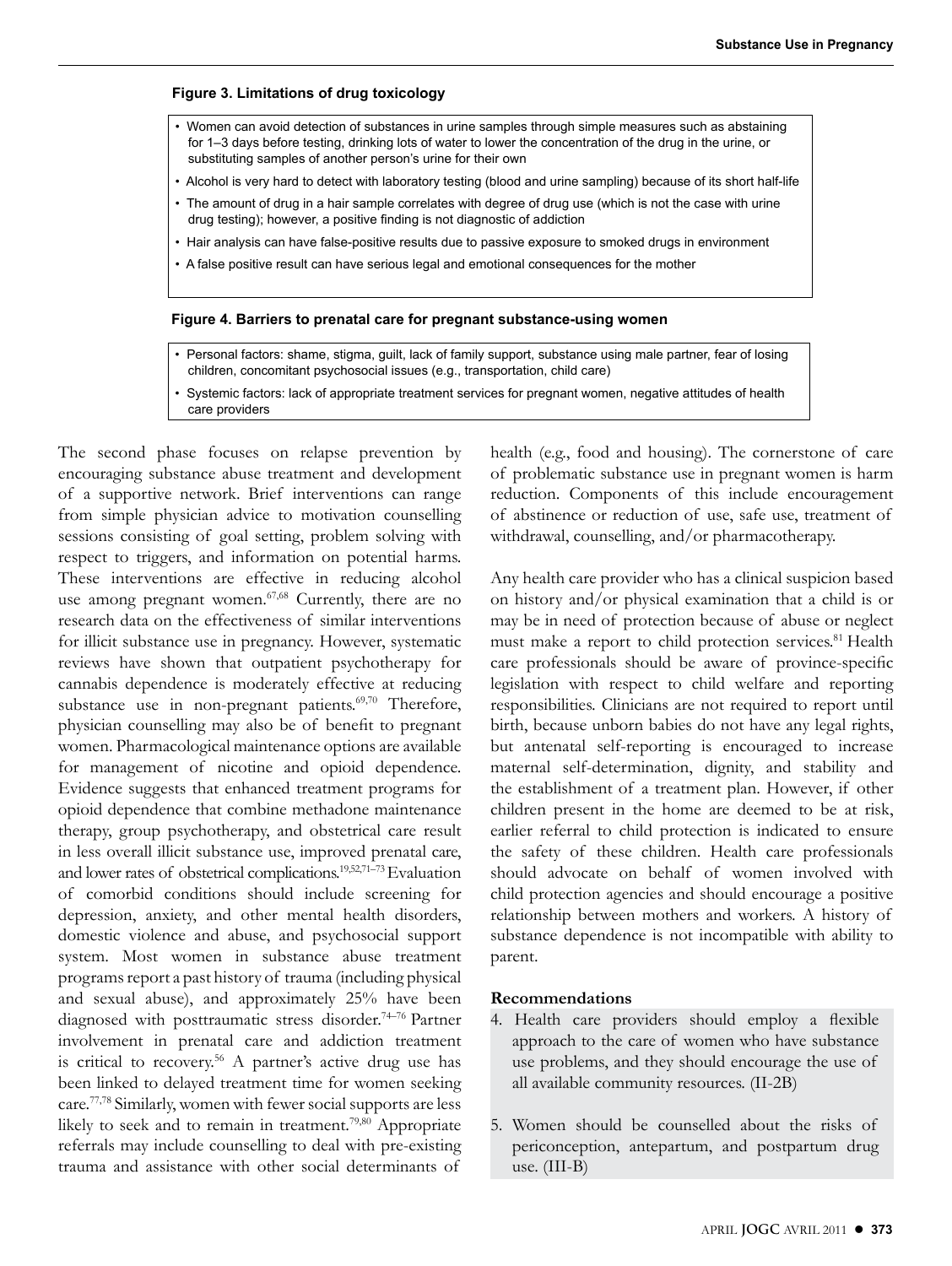| Table 4. Effects of antenatal substance use |                                                                                                   |                                                                                                                                                                                                                            |                                                                                                                                                                                                   |  |
|---------------------------------------------|---------------------------------------------------------------------------------------------------|----------------------------------------------------------------------------------------------------------------------------------------------------------------------------------------------------------------------------|---------------------------------------------------------------------------------------------------------------------------------------------------------------------------------------------------|--|
| Drug                                        | Antenatal complications                                                                           | Neonatal effects                                                                                                                                                                                                           | Long-term effects                                                                                                                                                                                 |  |
| Nicotine                                    | $\cdot$ SA<br>· PTL, PROM<br>• Placenta previa and<br>placental abruption<br>· IUGR, LBW          | • Increased perinatal mortality<br>$\cdot$ SIDS                                                                                                                                                                            | • Childhood asthma<br>• Behavioural problems<br>$\cdot$ ADHD                                                                                                                                      |  |
| Marijuana                                   | • Inconsistent effects                                                                            | • • Neurobehavioural effects: decreased<br>self-quieting ability, increased fine tremors<br>and startles, increased hand-to-mouth<br>activity, sleep pattern changes                                                       | • Disturbed nocturnal sleep<br>· Behaviour problems: inattention,<br>impulsivity and hyperactivity,<br>delinquency and externalizing<br>problems self-reported depressive and<br>anxiety symptoms |  |
| Heroin                                      | • Premature labour<br>$\cdot$ IUGR, LBW<br>• Toxemia<br>• Antepartum and<br>postpartum hemorrhage | • Increased perinatal mortality rate                                                                                                                                                                                       | • Increased inattention, hyperactivity<br>and behavioural problems<br>• Difficulty in physical, social, and self-<br>adjustment and learning processes                                            |  |
| Methadone                                   |                                                                                                   | $\cdot$ NAS<br>• Strabismus                                                                                                                                                                                                |                                                                                                                                                                                                   |  |
| Cocaine                                     | • Spontaneous abortion<br>· PROM, PTL<br>$\cdot$ IUGR<br>• Placental abruption                    | • Congenital anomalies: genitourinary<br>malformations<br>• Transient increase in central and<br>autonomic nervous system symptoms and<br>signs<br>• Lower birth weight, length and head<br>circumference (dose-dependent) | • Expressive language delays                                                                                                                                                                      |  |
| Amphetamines                                | • Maternal hypertension<br>• Fetal demise (at any<br>gestational age)<br>$\cdot$ IUGR             | • Congenital anomalies: central nervous<br>system, cardiovascular, oral clefts, limbs<br>• Neurobehavioural effects: decreased<br>arousal, increased stress and poor quality<br>of movement (dose-response relationship)   | • Behavioural problems                                                                                                                                                                            |  |
| Hallucinogens<br>(MDMA, LSD)                |                                                                                                   | · Congenital anomalies: cardiovascular,<br><b>MSK</b> defects                                                                                                                                                              |                                                                                                                                                                                                   |  |

ADHD: attention-deficit hyperactivity disorder; IUGR: intrauterine growth restriction; LBW: low birth weight; LSD: lysergic acid diethylamide; MDMA: 3,4-methylenedioxymethamphetamine; MSK: medullary sponge kidney; PTL: preterm labour; PROM: premature rupture of membranes; SA: spontaneous abortion; SIDS: sudden infant death syndrome.

# **nicotine DEPENDENCE**

# **Smoking Cessation Counselling**

Smoking cessation interventions are effective in reducing the number of women smoking during pregnancy regardless of intensity or provider delivering the intervention.82–87 Lower rates of preterm delivery and low birth weight infants are additional benefits of smoking cessation interventions. A variety of interventions have been studied ranging from simple advice to cognitive behavioural strategies for quitting smoking. Women also often received pregnancyspecific self-help materials and telephone counselling to support smoking cessation.

These interventions are estimated to be highly cost-effective with savings of US\$3 in health-related costs for every US\$1 spent on smoking cessation for pregnant women.<sup>88</sup> However, brief interventions are ineffective in preventing postpartum relapse to smoking.89

# **Pharmacotherapy**

Controlled trials have failed to demonstrate that nicotine replacement therapy increases smoking cessation rates, although it may reduce the number of cigarettes smoked.<sup>90,91</sup> NRT (gum, lozenge, or patch), combined with cognitive behavioural therapy, results in higher quit rates during pregnancy than counselling alone.<sup>92</sup> The safety of NRT is unknown since the link between NRT and congenital anomalies and poor perinatal outcomes is uncertain.<sup>90,92-96</sup> However, women may be offered NRT if they continue to smoke despite counselling and after an informed discussion regarding the benefits and risks during pregnancy.82,83,97,98 Intermittent dosage NRT preparations such as nicotine gum or nasal spray may be preferable to the patch, which gives a continuous dose of nicotine. The lowest effective dose of NRT is advised. If the patch is used, the patient may consider removing it at night. NRT should be discontinued if the woman continues to smoke at the same rate.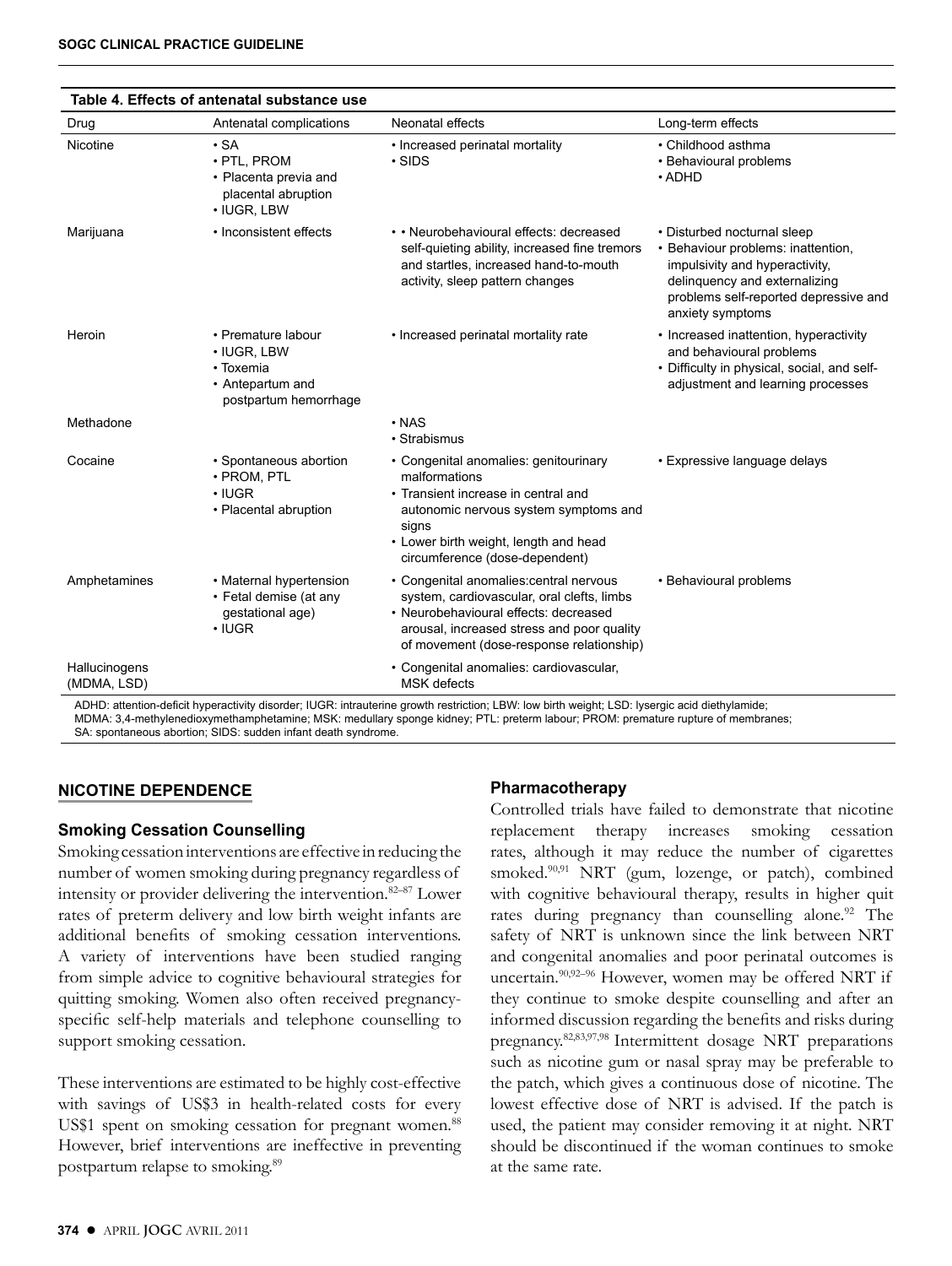| Substance                 | Management recommendation                                                                                                                                                                                                                |  |  |
|---------------------------|------------------------------------------------------------------------------------------------------------------------------------------------------------------------------------------------------------------------------------------|--|--|
| Alcohol                   | • Thiamine 100 mg po od $\times$ 3 days, folic acid 5 mg po od<br>. Diazepam 20 mg po q1-2h until minimal symptoms<br>• Use lorazepam 2-4 mg sl/po q2-4h prn during labour<br>. Monitor hydration status and electrolyte levels          |  |  |
| High-dose benzodiazepines | • Start at 2/3-3/4 of diazepam equivalent dose<br>• Taper by 10% per day                                                                                                                                                                 |  |  |
| Opioids                   | • Offer symptomatic therapy including gravol for nausea and vomiting, acetaminophen/<br>NSAIDs for myalgias<br>• Consider methadone or buprenorphine initiation<br>• Can use morphine 5-10 mg po q4-6h prn if methadone is not available |  |  |

Buproprion and varenicline are effective in non-pregnant populations. There are limited safety data on the use of these medications during pregnancy.82,83,97 To date, bupropion has not been associated with malformations during pregnancy.83,97,99 Preliminary evidence from a small study suggests that bupropion is effective for smoking cessation during pregnancy.100 Further research is needed on the safety and efficacy of bupropion and varenicline before they can be recommended for routine use in pregnancy.

# **Recommendation**

6. Smoking cessation counselling should be considered as a first-line intervention for pregnant smokers. (I-A) Nicotine replacement therapy and/or pharmacotherapy can be considered if counselling is not successful. (I-A)

#### **OPIOID DEPENDENCE**

#### **Opioid Detoxification**

Opioid detoxification is defined as medication-assisted withdrawal for opioid-dependent patients. There is good evidence that detoxification in the second and third trimesters of pregnancy is not linked to increased adverse perinatal events. Recent studies have failed to show any significant increased rates of obstetrical complications following opioid detoxification.<sup>91,93,94,101</sup> Regardless, opioid detoxification is not advisable during pregnancy primarily because of the high rate of relapse.<sup>102-106</sup> Opioid detoxification should be performed only after the first trimester and with informed consent based on a discussion of the potential risks and benefits. Methadone maintenance treatment is associated with longer adherence to treatment and decreased risk of relapse to opioid use; therefore, the standard of care for pregnant opioid-dependent women is opiate substitution therapy.

# **Methadone Maintenance Treatment**

Currently, methadone maintenance treatment is the standard of care for opioid dependence in pregnancy. Methadone is a full opioid agonist that has an increasing effect with higher doses. There are numerous benefits of methadone use during pregnancy, including improved prenatal care,<sup>12,107-109</sup> longer gestation,<sup>50,110</sup> higher birth weight,<sup>111,112</sup> and increased rates of infants discharged home in the care of their mothers.4,12,18,49,101,108,113–118 Although infants of methadonetreated women tend to be smaller (lower birth weight, length, and head circumference) than drug-free controls, studies have shown a catch-up of growth by 12 months of age.118,119 Urgent consultation with an addiction medicine specialist should be sought to facilitate rapid access to MMT during pregnancy. Close monitoring of methadone dosing during pregnancy is recommended, especially during the third trimester when methadone metabolism and clearance are increased and dose augmentation is required.<sup>120,121</sup> Pregnant women should receive the methadone dose that is required for their opioid dependence, because the literature reports inconsistent results regarding the association between maternal methadone dose and severity of neonatal withdrawal. Prenatal discussion with the methadone prescribing physician is recommended to plan for intrapartum methadone dosing.

Any regular, daily antenatal opioid exposure (e.g., morphine, codeine, oxycodone, methadone, or buprenorphine) can produce neonatal withdrawal, also known as neonatal abstinence syndrome. Estimates show that up to 96% of infants display withdrawal symptoms, and a smaller proportion require pharmacotherapy.4,68,116,117,120,121 NAS is characterized by respiratory, gastrointestinal, central nervous system, and autonomic symptoms (Table 6). Onset of withdrawal symptoms is dependent on the opiate's halflife; the longer the half-life, the later the onset of withdrawal. Heroin-exposed infants may demonstrate symptoms within 24 hours of birth. In comparison, methadone-maintained infants have a delayed presentation at more than 24 hours, usually within 48 to 72 hours after birth and at up to 4 weeks of age.122 The length of monitoring is based on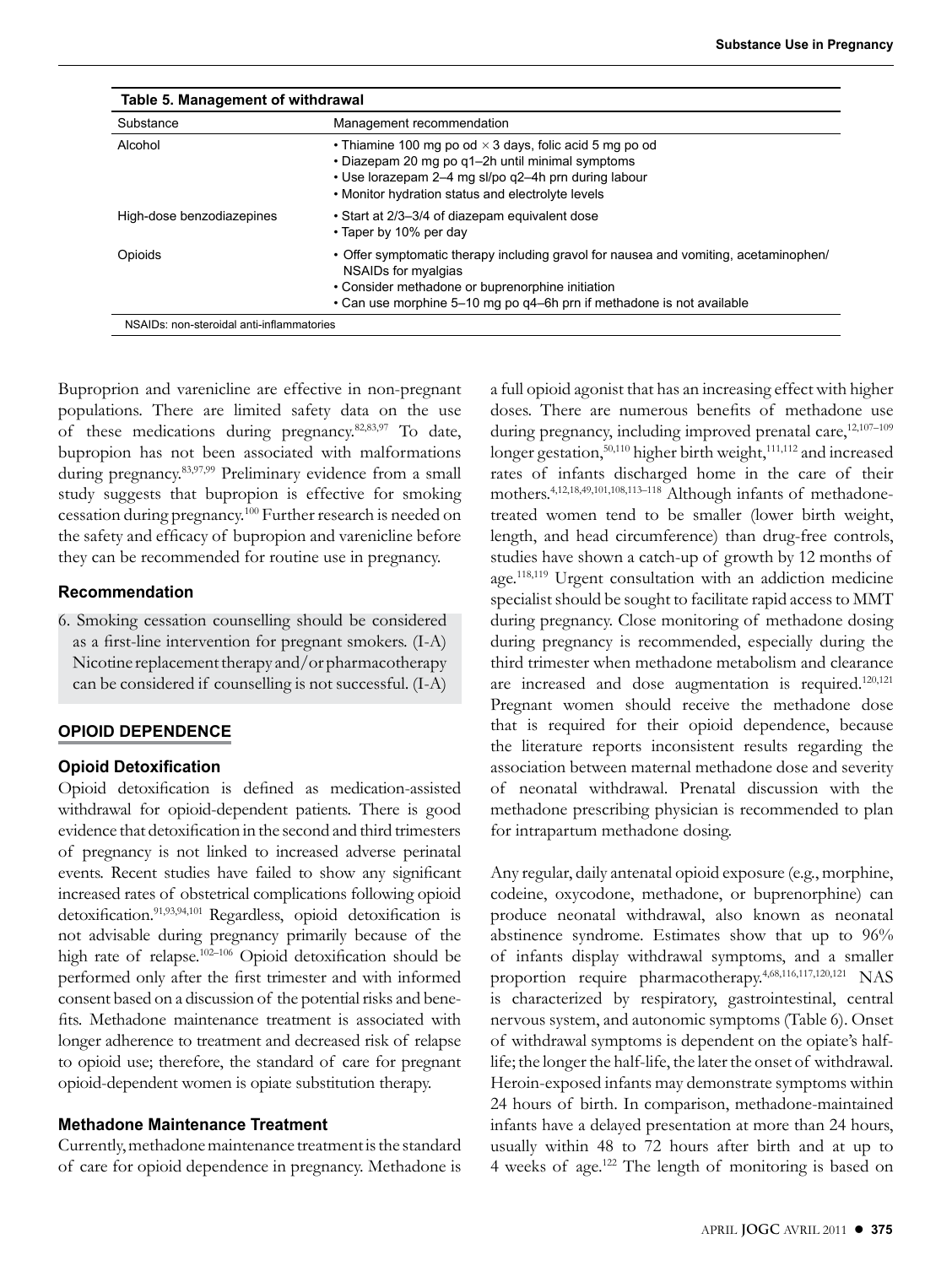the specific drug exposure. Treated neonatal withdrawal has not been associated with any long-term complications.

A variety of standards of practice have been documented in Canadian hospitals with variability by region and practitioner. Little research is available to validate current practices. Several scoring scales have been developed for evaluation of NAS and response to therapy. The Finnegan scoring tool (also known as the Finnegan Neonatal Abstinence Scoring System) is the method most commonly used by Canadian hospitals.123 Nonpharmacologic therapy is the standard of care for all opioid-exposed infants.124 For a smaller subset of infants, pharmacotherapy may be needed to treat severe symptoms. Opioid agonist medications are the most effective agents for treatment of NAS.122,125 Options include morphine, methadone, and diluted tincture of opium (contains small amount of alcohol). Morphine is the most frequently used medication.122,123 Phenobarbital may be used as an adjunct to treat infants who are not well-controlled using an opioid alone. One half of Canadian hospitals care for substanceexposed infants in the neonatal care unit or special care nursery. The other half provide care for asymptomatic infants with the mother as part of rooming-in. One retrospective cohort study demonstrated that roomingin, under the care of supportive nursing and medical staff, was associated with decreased rates and length of morphine treatment, decreased need for admission to an NICU, decreased mean neonatal length of stay in hospital, and increased likelihood of discharge in the custody of the mother.126 Additional large-scale prospective studies are required to determine the optimal management of neonatal withdrawal.

# **Buprenorphine**

Buprenorphine represents an alternative opioid replacement treatment. Buprenorphine is a partial agonist with a ceiling effect. It has typical opioid effects with less sedation than methadone and a threshold after which a higher dose has no further effect, thereby reducing the risk of overdose on this medication.127 The main rationale for buprenorphine use for treating opioid dependence during pregnancy is reports of reduced incidence and severity of NAS128–131; however, there are limited data regarding the long-term effects of in utero exposure to buprenorphine.<sup>132,133</sup> Buprenorphine should be prescribed by a physician who has experience with substitution treatment for opioid dependence. The only preparation of buprenorphine readily available in Canada is Suboxone, which is a combination of buprenorphine and naloxone. There is limited information on the safety of this medication in pregnancy; therefore, the use of buprenorphine as a single agent (Subutex) is recommended

| Table 6. Neonatal abstinence syndrome |                                                    |  |  |
|---------------------------------------|----------------------------------------------------|--|--|
| System                                | Symptoms and signs                                 |  |  |
| Respiratory                           | Respiratory distress                               |  |  |
| Central nervous system                | Increased tone, tremors, seizure                   |  |  |
| Gastrointestinal                      | Poor feeding, vomiting, regurgitation,<br>diarrhea |  |  |
| Autonomic<br>Sweating                 |                                                    |  |  |

during pregnancy. The availability of buprenorphine during pregnancy is limited through Health Canada's Special Access Program.

# **OPIOIDS FOR CHRONIC NON-CANCER PAIN**

Pregnant women with a history of chronic pain need to be managed according to evidence-based recommendations for chronic non-cancer pain.134,135 The goal of therapy is to use the lowest effective dose of scheduled controlledrelease opioids.134 Most women who use opioids for chronic non-cancer pain are not psychologically dependent on these medications. Risk factors for dependence on prescription opioids include past history of drug dependence and psychiatric comorbid conditions such as posttraumatic stress disorder and eating disorders. Regular opioid use for pain management during pregnancy is associated with neonatal withdrawal.<sup>136,137</sup> Methadone is the first-line treatment for chronic non-cancer pain and concurrent opioid dependence.

# **Recommendations**

- 7. Methadone maintenance treatment should be standard of care for opioid-dependent women during pregnancy. (II-IA) Other slow-release opioid preparations may be considered if methadone is not available. (II-2B)
- 8. Opioid detoxification should be reserved for selected women because of the high risk of relapse to opioids. (II-2B)
- 9. Opiate-dependent women should be informed that neonates exposed to heroin, prescription opioids, methadone, or buprenorphine during pregnancy are monitored closely for symptoms and signs of neonatal withdrawal (neonatal abstinence syndrome). (II-2B) Hospitals providing obstetric care should develop a protocol for assessment and management of neonates exposed to opiates during pregnancy. (III-B)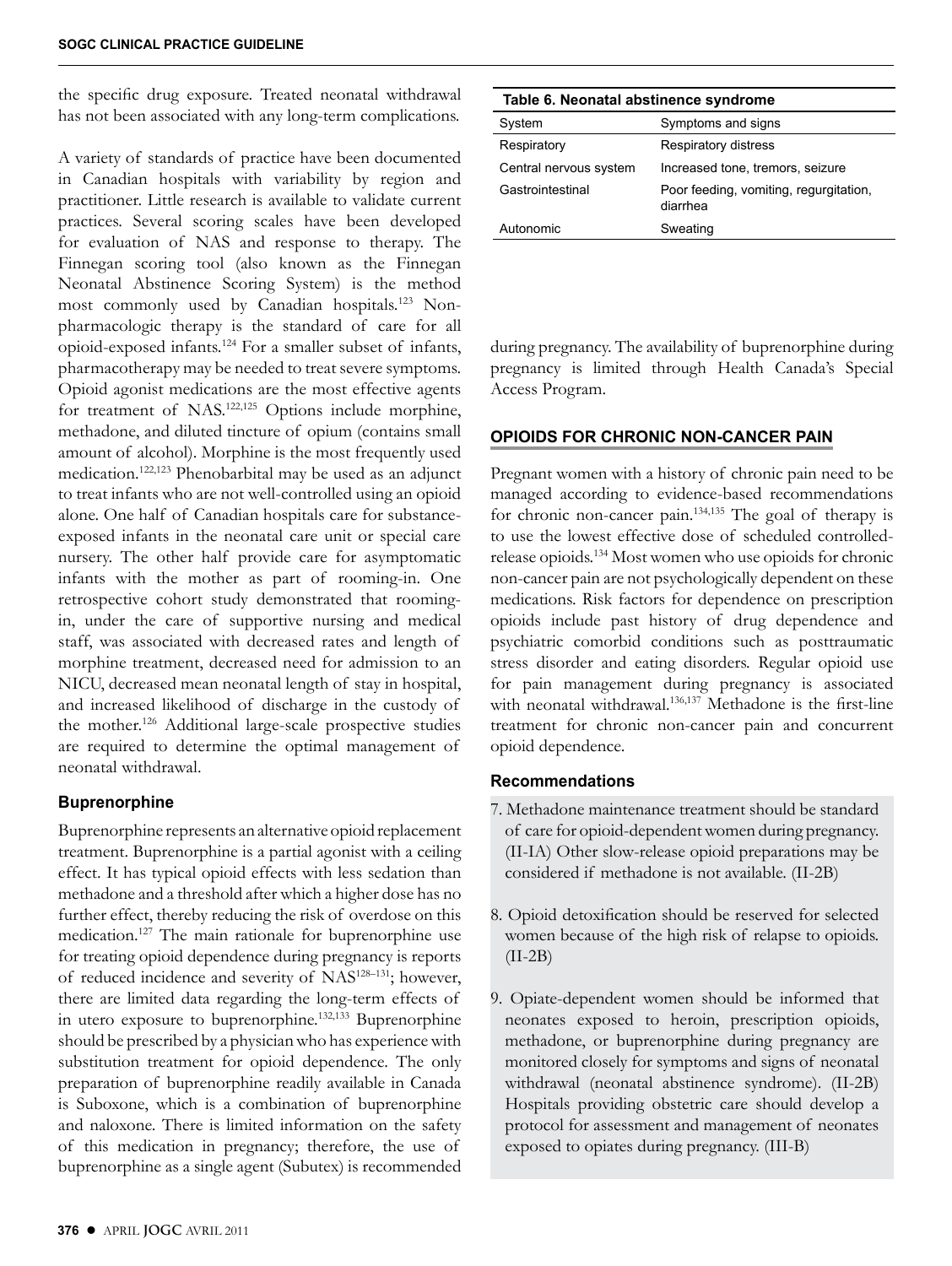#### **PERIPARTUM PAIN MANAGEMENT**

Women with substance use disorders, especially those with opioid dependence, face numerous peripartum pain management challenges, including increased pain sensitivity, inadequate analgesia, difficult intravenous access, and anxiety about suffering pain due to their history of addiction.138–142 Inappropriate pain management is more likely than provision of opioid analgesics for treatment of acute pain to lead to a relapse. Women on MMT should be continued on the same dose of methadone, although this is ineffective for acute pain management.<sup>138,142</sup> Opioids have been found to be safe and effective even in opioiddependent women; however, these women may require higher doses and more frequent analgesics for pain relief.138,142,143 Epidural analgesia is an ideal choice for pain management for opioid-dependent women. Agonistantagonist medications (e.g., butorphanol, nalbuphine, and pentazocine) should not be used in opioid-dependent individuals because of the risk of precipitating acute withdrawal. For more complicated cases (e.g., poor venous access, contraindications to epidural), referral to an anaesthesiologist should be arranged antenatally to discuss, in advance, alternatives for pain management.

# **Recommendation**

10. Antenatal planning for intrapartum and postpartum analgesia may be offered for all women in consultation with appropriate health care providers. (III-B)

# **MANAGEMENT OF OPIOID OVERDOSE**

Education about prevention of opioid overdose should also be provided routinely. This includes advising patients that they could overdose if they suddenly stop or markedly reduce their opioid medication and then resume their usual dose. They are also at risk of overdose if they combine opioids with other sedatives, such as benzodiazepines. They should be warned never to give or sell their opioid medication to anyone else, because others may lack tolerance to opioids. Finally, they should be advised to contact a physician immediately at the first signs of overdose ("nodding off," slurred speech, drowsiness).

Acute opioid overdose during pregnancy can be managed with respiratory support and the use of naloxone, a shortacting opioid antagonist, as a last resort after an airway has been established. The dose of naloxone should be based on response to treatment and duration of action of ingested opioid. Naloxone may be required on a continuous basis until the effects of the opioid have diminished. Care should be taken to prevent acute withdrawal symptoms, which

can cause fetal distress.<sup>144</sup> On the basis of gestational age and viability, the fetus should be monitored throughout treatment. Similarly, during neonatal resuscitation, naloxone should not be administered to a newborn of an opioiddependent mother because of the risk of precipitating acute withdrawal and seizures.

# **POSTPARTUM CARE**

Substance-using women require additional supports from health care professionals in the postpartum period. More frequents visits may be required to deal with their complex medical and psychosocial needs. Areas to review include the following:

- Support of breastfeeding, as appropriate (see paragraph below for more details)
- Follow-up of other medical problems such as liver disease and sexually transmitted infections
- Discussion of contraceptive needs
- Surveillance and appropriate referral for treatment of postpartum mood and anxiety disorders
- Assessment of substance use and encouragement to continue attending drug treatment programs
- Support with child protection services involvement
- Assistance with referrals for ongoing primary care and social services

# **BREASTFEEDING**

Although there are numerous benefits of breastfeeding, alcohol and illicit substances that are commonly abused (e.g., marijuana, cocaine, amphetamines) have been detected in breast milk.145–148 There have been reports documenting neonatal effects due to breast milk exposure; therefore, the decision to breastfeed should be made on an individual basis after discussing the potential risks and benefits.146,147149,150 Breastfeeding may be delayed after maternal use of any of these agents and any neonatal exposure to any fumes in the environment. Women who are regular substance users should be encouraged to remain abstinent while nursing and counselled regarding the increased risks for neonatal effects.

All opiates have been documented in breast milk in small amounts and are unlikely to be of any clinical significance.<sup>106,121,151–157</sup> Specifically, the presentation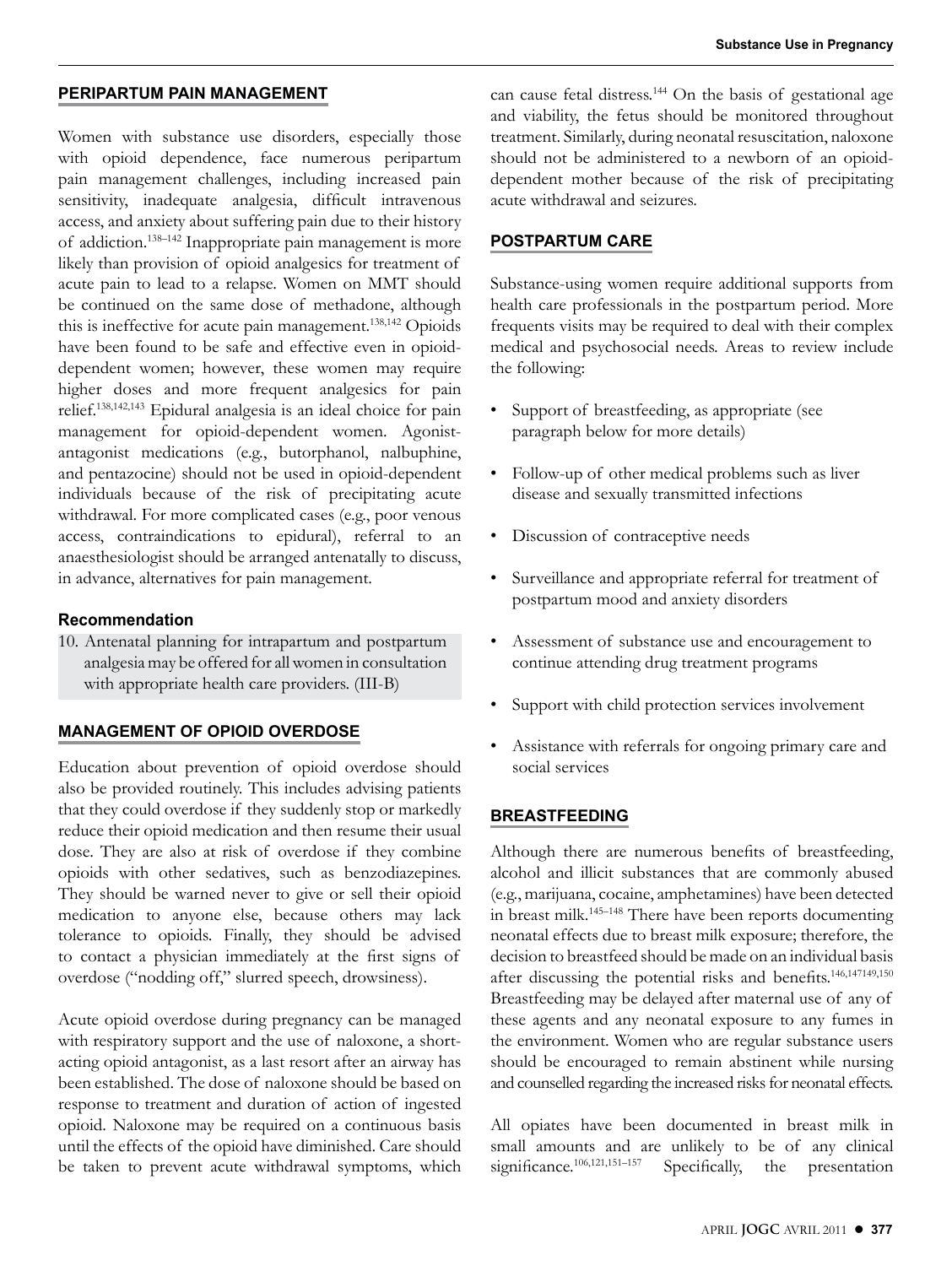and treatment of neonatal withdrawal is not affected by exposure to methadone or buprenorphine in breast milk. Therefore, maternal opiate use is considered compatible with breastfeeding.

Codeine should be used with caution by women who are breastfeeding. Neonatal toxicity symptoms and signs such as drowsiness, apnea, and bradycardia have been demonstrated in women who have been prescribed codeine and who have a genetic predisposition to convert codeine to morphine at a faster rate (i.e., CYP2D6 ultrarapid metabolizers).158,159 Symptoms and signs worsen after 4 days of codeine use, and alternate pain management should be considered after that time.160

# **Recommendation**

11. The risks and benefits of breastfeeding should be weighed on an individual basis because methadone maintenance therapy is not a contraindication to breastfeeding. (II-3B)

# **CONCLUSION**

Problematic substance use in pregnancy is prevalent in the Canadian population. Perinatal health care providers can make a significant impact on improving pregnancy outcomes by providing non-judgemental supportive care within a harm reduction model to address substance use issues and social determinants of health. Ongoing education in this area and development of comprehensive care models are essential for the optimal care of patients in these challenging circumstances.

#### **REFERENCES**

- 1. Health Canada. Canadian perinatal health report, 2003. Ottawa: Minister of Public Works and Government Services Canada; 2003.
- 2. Statistics Canada. Canadian community health survey (CCHS), Cycle 1.1. Ottawa: Statistics Canada; 2002. Available at: www.statcan.ca/english/ concepts/health/index.htm. Accessed December 22, 2010.
- 3. Substance Abuse and Mental Health Services Administration. Results from the 2007 National Survey on Drug Use and Health: National Findings (Office of Applied Studies, NSDUH Series H-34, DHHS Publication No. SMA 08–4343). Rockville, MD;2008.
- 4. Giles W, Patterson T, Sanders F, Batey R, Thomas D, Collins J. Outpatient methadone programme for pregnant heroin using women. Aust N Z J Obstet Gynaecol 1989;29 (3 Pt 1):225–9.
- 5. Lutiger B, Graham K, Einarson TR, Koren G. Relationship between gestational cocaine use and pregnancy outcome: a meta-analysis. Teratology 1991;44:405–11.
- 6. DiFranza JR, Lew RA. Effect of maternal cigarette smoking on pregnancy complications and sudden infant death syndrome. J Fam Pract 1995;40:385–94.
- 7. Little BB, Wilson G, Jackson G. Is there a cocaine syndrome? Dysmorphic and anthropometric assessment of infants exposed to cocaine. Teratology 1996;54:145–9.
- 8. Makarechian N, Agro K, Devlin J, Trepanier E, Koren G, Einarson TR. Association between moderate alcohol consumption during pregnancy and spontaneous abortion, stillbirth and premature birth: a meta-analysis. Can J Clin Pharmacol 1998;5:169–76.
- 9. Kuhn L, Kline J, Ng S, Levin B, Susser M. Cocaine use during pregnancy and intrauterine growth retardation: new insights based on maternal hair tests. Am J Epidemiol 2000;152(2):112–9.
- 10. Ernst M, Moolchan ET, Robinson ML. Behavioral and neural consequences of prenatal exposure to nicotine. J Am Acad Child Adolesc Psychiatry 2001;40(6):630–41.
- 11. US Centers for Disease Control and Prevention. The health consequences of smoking: a report of the Surgeon General. Office on Smoking and Health; 2004 [cited 2009 April 4]. Available at: http://www.cdc.gov/ tobacco/data\_statistics/sgr/sgr\_2004/index.htm. Accessed December 22, 2010.
- 12. Fajemirokun-Odudeyi O, Sinha C, Tutty S, Pairaudeau P, Armstrong D, Phillips T, et al. Pregnancy outcome in women who use opiates. Eur J Obstet Gynecol Reprod Biol 2006;126:170–5.
- 13. Araojo R, McCune S, Feibus K. Substance abuse in pregnant women: making improved detection a good clinical outcome. Clin Pharmacol Ther 2008;83:520–2.
- 14. Binder T, Vavrinkova, B. Prospective randomised comparative study of the effect of buprenorphine, methadone and heroin on the course of pregnancy, birthweight of newborns, early postpartum adaptation and course of the neonatal abstinence syndrome (NAS) in women followed up in the outpatient department. Neuro Endocrinol Lett 2008; 29:80–6.
- 15. Delpisheh A, Brabin L, Drummond S, Brabin BJ. Prenatal smoking exposure and asymmetric fetal growth restriction. Ann Hum Biol 2008;35:573–83.
- 16. Floyd RL, Jack BW, Cefalo R, Atrash H, Mahoney J, Herron A, et al. The clinical content of preconception care: alcohol, tobacco, and illicit drug exposures. Am J Obstet Gynecol 2008;199(6 Suppl 2):S333–9.
- 17. Vucinovic M, Roje D, Vucinovic Z, Capkun V, Bucat M, Banovic I. Maternal and neonatal effects of substance abuse during pregnancy: our ten year experience. Yonsei Med J 2008;49:705–13.
- 18. Edelin KC, Gurganious L, Golar K, Dellerich D, Kyei-Aboagye K, Hamid MA. Methadone maintenance in pregnancy: consequences to care and outcome. Obstet Gynecol 1988;71:399–404.
- 19. Chang G, Carroll KM, Behr HM, Kosten TR. Improving treatment outcome in pregnant opiate-dependent women. J Subst Abuse Treat 1992;9:327–30.
- 20. Rehm J, Baliunas D, Brochu S, Fischer B, Gnam W, Patra J, et al. The costs of substance abuse in Canada 2002: highlights. Canadian Centre on Substance Abuse, April 2006. Available at: http://www.ccsa.ca/Eng/ Priorities/Research/CostStudy/Pages/default.aspx. Accessed December 27, 2010.
- 21. Chiu TT, Vaughn AJ, Carzoli RP. Hospital costs for cocaine-exposed infants. J Fla Med Assoc 1990;77:897–900.
- 22. Adams EK, Miller VP, Ernst C, Nishimura BK, Melvin C, Merritt R. Neonatal health care costs related to smoking during pregnancy. Health Econ 2002;11:193–206.
- 23. Hutson J. A prenatal perspective on the cost of substance abuse in Canada. JFAS Int 2006;4(e9):1–4.
- 24. Lefebvre LG, Ordean A, Midmer D, Kahan M, Tolomiczenko G. Physicians' knowledge of alcohol, tobacco and folic acid in pregnancy. J Subst Abuse 2007;28:3–9.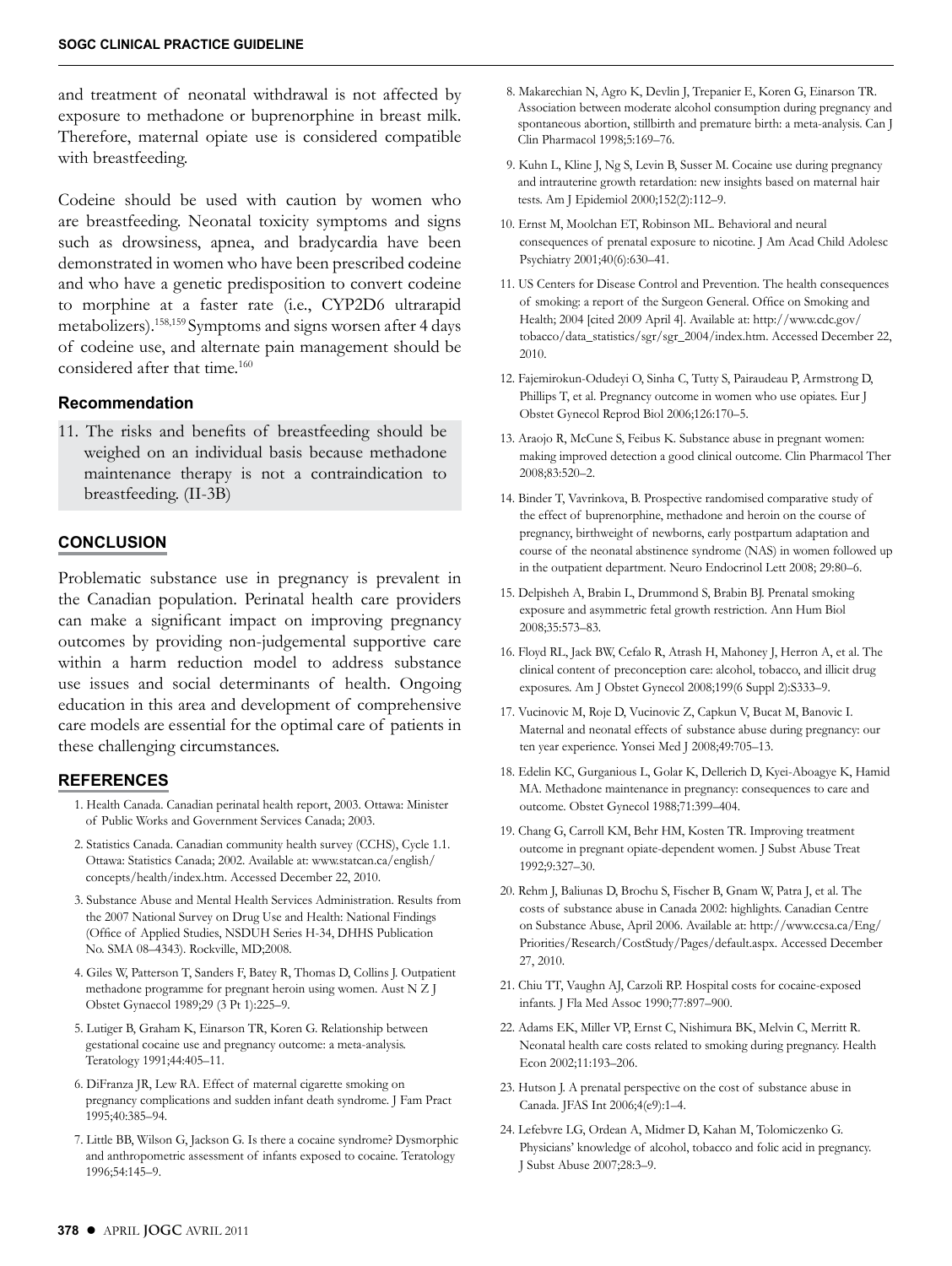- 25. Leversha AM, Marks RE. Alcohol and pregnancy: doctors' attitudes, knowledge and clinical practice. NZ Med J 1995;108:428–30.
- 26. Gehshan S. Missed opportunities for intervening in the lives of pregnant women addicted to alcohol or other drugs. J Am Med Womens Assoc 1995;50:160–3.
- 27. Public Health Agency of Canada. Knowledge and attitudes of health professionals about fetal alcohol syndrome: results of a national survey. Available at: http://www.phac-aspc.gc.ca/publicat/fasdsurv-etcafenquete/index.html. Accessed November 23, 2010.
- 28. Nevin AC, Christopher P, Nulman I, Koren G, Einarson A. A survey of physicians knowledge regarding awareness of maternal alcohol use and the diagnosis of FAS. BMC Fam Pract 2002;3:2–6.
- 29. American Psychiatric Association. Diagnostic and Statistical Manual of Mental Disorders. 4th ed, Text Revision (DSM-IV-TR). Arlington: American Psychiatric Publishing Inc.; 2000.
- 30. Brands B, Kahan M, Selby P, Wilson L, eds. Management of alcohol, tobacco and other drug problems: a physician's manual. Toronto: Centre for Addiction and Mental Health; 2000.
- 31. Office of Maternal and Child Health (2008 A). Substance abuse during pregnancy: guidelines for screening. Washington State Department of Health. Available at: http://www.doh.wa.gov/cfh/mch/documents/ ScreenGuideline.pdf. Accessed April 2, 2009.
- 32. Hinderliter SA, Zelenak JP. A simple method to identify alcohol and other drug use in pregnant adults in a prenatal care setting. J Perinatol 1993;13:93–102.
- 33. Chang G, Wilkins-Haug L, Berman S, Goetz MA, Behr H, Hiley A. Alcohol use and pregnancy: improving identification. Obstet Gynecol 1998;91:892–8.
- 34. Chang G, Wilins-Halig L, Berman S, Goetz MA. The TWEAK: Application in a prenatal setting. J Stud Alcohol 1999;60:306–9.
- 35. Carroll JC, Reid AJ, Biringer A, Midmer D, Glazier RH, Wilson L, et al. Effectiveness of the Antenatal Psychosocial Health Assessment (ALPHA) form in detecting psychosocial concerns: a randomized controlled trial. CMAJ 2005;173:253–9.
- 36. Reid AJ, Biringer A, Carroll JD, Midmer D, Wilson LM, Chalmers B, et al. Using the ALPHA form in practice to assess antenatal psychosocial health. Antenatal Psychosocial health assessment. CMAJ 1998;159:677–84.
- 37. Office of Maternal and Child Health (2008 B). Guidelines for Testing and Reporting Drug Exposed Newborns. Washington State Department of Health. Available at: http://www.doh.wa.gov/cfh/mch/documents/ HospTestDrug.pdf. Accessed April 2, 2009.
- 38. Ostrea EM, Knapp DK, Tannenbaum L, Ostrea AR, Romero A, Salari V, et al. Estimates of illicit drug use during pregnancy by maternal interview, hair analysis, and meconium analysis. J Pediatr 2001;138:344–8.
- 39. Gourlay D, Heit HA, Caplan YH. Urine drug testing in primary care. USA: PharmaCom Group Inc., 2002.
- 40. Callahan CM, Grant TM, Phipps P, Clark G, Novack AH, Streissguth AP, et al. Measurement of gestational cocaine exposure: sensitivity of infants' hair, meconium, and urine. J Pediatr 1992;120:763–8.
- 41. Vinner E, Vignau J, Thibault D, Codaccioni X, Brassart C, Humbert L, et al. Neonatal hair analysis contribution to establishing a gestational drug exposure profile and predicting a withdrawal syndrome. Ther Drug Monit 2003;25:421–32.
- 42. Christmas JT, Knisely JS, Dawson KS, Dinsmoor MJ, Weber SE, Schnoll SH. Comparison of questionnaire screening and urine toxicology for detection of pregnancy complicated by substance use. Obstet Gynecol 1992;80:750–4.
- 43. Kwong TC, Shearer D. Detection of drug use during pregnancy. Obstet Gynecol Clin North Am 1998;25:43–64.
- 44. Gehringer K. Informed consent: hospitals must obtain informed consent prior to drug testing pregnant patients. J Law Med Ethics 2003;31:455–7.
- 45. Mikhail BI. Perceived impediments to prenatal care among low-income women. West J Nurs Res 1999;21:335–50; discussion 351–5.
- 46. Milligan R, Wingrove BK, Richards L, Rodan M, Monroe-Lord L, Jackson V, et al. Perceptions about prenatal care: views of urban vulnerable groups. BMC Public Health 2002;2:25.
- 47. Currie JC. Best practices treatment and rehabilitation for women with substance use problems. 2001, Ottawa: Minister of Public Works and Government Services Canada. Available at: http://www.cds-sca.com. Accessed November 23,2010.
- 48. Roberts G, Nanson J. Best practices: fetal alcohol syndrome/fetal alcohol effects and the effects of other substance use during pregnancy. Ottawa: Minister of Public Works and Government Services Canada;2001.
- 49. Ellwood DA, Sutherland P, Kent C, O'Connor M. Maternal narcotic addiction: pregnancy outcome in patients managed by a specialized drugdependency antenatal clinic. Aust NZ J Obstet Gynaecol 1987;27:92–8.
- 50. Kandall SR, Albin S, Lowinson J, Berle B, Eidelman AI, Gartner LM. The narcotic-dependent mother: fetal and neonatal consequences. Early Hum Dev 1977;1:159–69.
- 51. Lee MI, Stryker JC, Sokol RJ. Perinatal care for narcotic-dependent gravidas. Perinatol Neonatol 1985;9(6):35–40.
- 52. Burkett G, Gomez-Marin O, Yashin SY, Martinez M. Prenatal care in cocaine-exposed pregnancies. Obstet Gynecol 1998;92:193–200.
- 53. Jansson LM, Svikis D, Lee J, Paluzzi P, Rutiglioano P, Hackerman F. Pregnancy and Addiction. A comprehensive care model. J Subst Abuse Treat 1996;13:321–9.
- 54. Sweeney PJ, Schwartz RM, Mattis NG, Vohr B. The effect of integrating substance abuse treatment with prenatal care on birth outcome. J Perinatol 2000;20:219–24.
- 55. Reece EA, Leguizamon G, Silva J, Whiteman V, Smith D. Intensive interventional maternity care reduces infant morbidity and hospital costs. J Matern Fetal Neonatal Med 2002;11:204–10.
- 56. Suffet F, Brotman R. A comprehensive care program for pregnant addicts: obstetrical, neonatal, and child development outcomes. Int J Addict 1984;19:199–219.
- 57. McLaughlin FJ, Altemeier WA, Christensen MJ, Sherrod KB, Dietrich MS, Stern DT. Randomized trial of comprehensive prenatal care for lowincome women: effect on infant birth weight. Pediatrics 1992;89:128–32.
- 58. Scholl TO, Hediger ML, Belsky DH. Prenatal care and maternal health during adolescent pregnancy: a review and meta-analysis. J Adolesc Health 1994;15:444–56.
- 59. Wong T, Lee SS. Hepatitis C: a review for primary care physicians. CMAJ 2006; 174:649–59.
- 60. Robinson JL. Vertical transmission of the hepatitis C virus: current knowledge and issues. Paediatr Child Health 2008;13:529–36.
- 61. Substance Abuse and Mental Health Services Administration, Office of Applied Studies. The NSDUH report: sexually transmitted diseases and substance use. Rockville, MD; 2007.
- 62. Fichtner R Carson D, Brackbill R. Behavioural risks for HIV/STD and birth outcomes among pregnant women who abuse substances: evidence from intensive outreach—Atlanta, Georgia. Int Conf AIDS 1996;11:362 (abstract).
- 63. Bolnick JM, Rayborn JM, Rayborn WF. Substance use disorders in women: special considerations during pregnancy. Obstet Gynecol Clin North Am 2003;30:545–58.
- 64. Schempf AH, Strobino DM. "Illicit drug use and adverse birth outcomes: is it drugs or context? J Urban Health 2008;85:858–73.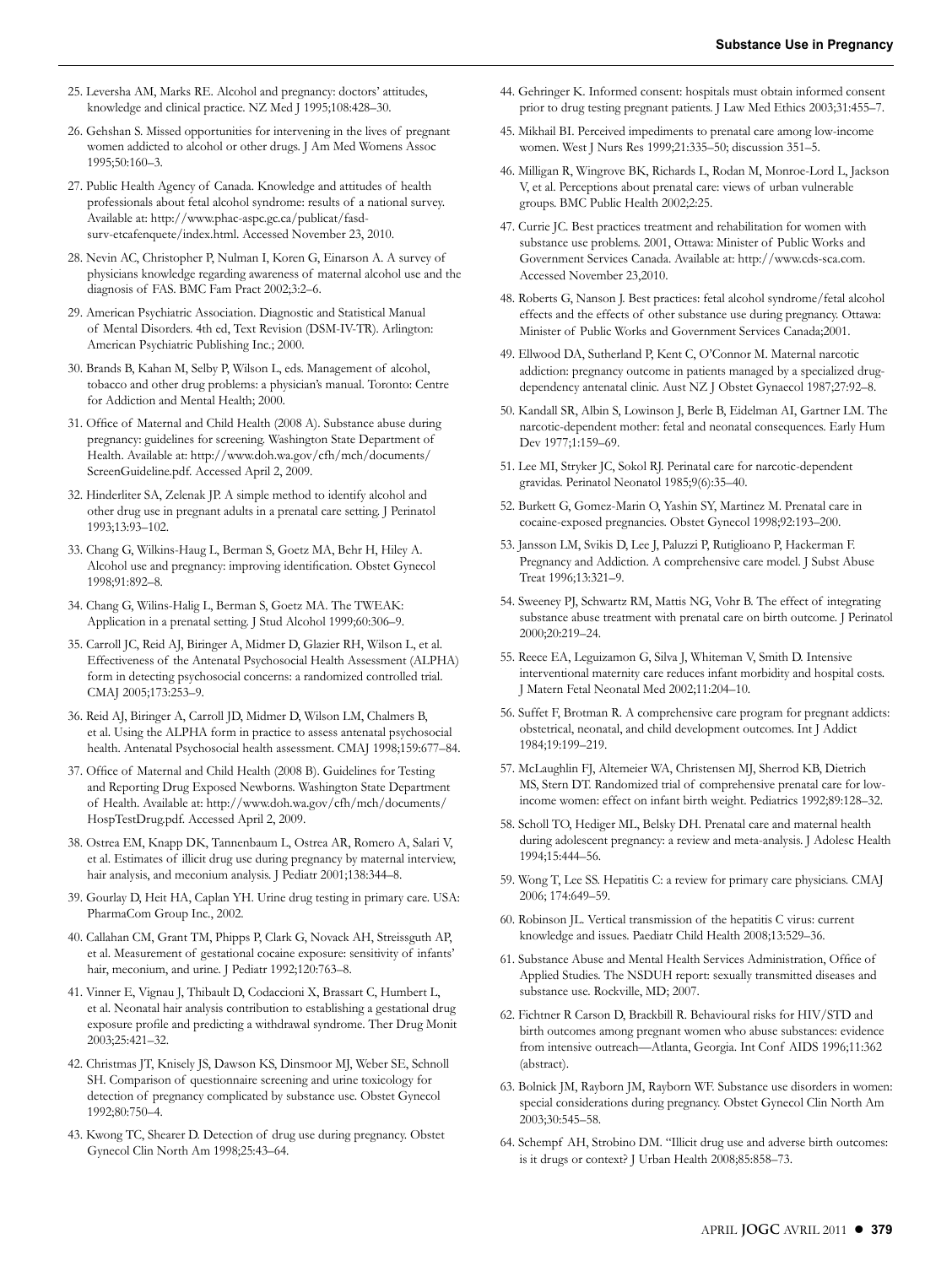- 65. Bailey BA, Daugherty RA. Intimate partner violence during pregnancy: incidence and associated health behaviors in a rural population. Matern Child Health J 2007;11:495–503.
- 66. Liston R, Sawchuck D, Young D; SOGC Fetal Health Surveillance Consensus Committee. Fetal health surveillance: antepartum and intrapartum consensus guideline. SOGC Clinical Practice Guideline No. 197, September 2007. J Obstet Gynaecol Can 2007;29(Suppl 4):S1-S56.
- 67. Chang G, Goetz MA, Wilkins-Haug L, Berman S. A brief intervention for prenatal alcohol use: an in-depth look. J Subst Abuse Treat 2000;18:365–9.
- 68. The Project CHOICES Intervention Research Group. Reducing the risk of alcohol-exposed pregnancies: a study of a motivational intervention in community settings. Pediatrics 2003;111:1131–5.
- 69. Nordstrom BR, Levin FR. Treatment of cannabis disorders: a review of the literature. Am J Addict 2007;16:331–42.
- 70. Dutra L, Stathopolou G, Basden SL, Leyro TM, Powers MB, Otto MW. A meta-analytic review of psychosocial interventions for substance use disorders. Am J Psychiatry 2008;165:179–87.
- 71. Carroll KM, Chang G, Behr H, Clinton B, Kosten TR. Improving treatment outcome in pregnant, methadone-maintained women: results from a randomized clinical trial. Am J Addict 1995;4:56–9.
- 72. Davis MM, Brown BS, Glendinning ST. Neonatal effects of heroin addiction and methadone-treated pregnancies. Preliminary report on 70 live births. Proc Natl Conf Methadone Treat 1973;2:1153–64.
- 73. Harper RG, Solish GI, Sang E, Purow H. The effect of a methadone treatment program upon pregnant addicts and their infants. Proc Natl Conf Methadone Treat 1973; 2:1133–7.
- 74. Johnson H. Measuring violence against women: statistical trends 2006. Statistics Canada catalogue no. 85–570-XWE, Ottawa.
- 75. Messer K, Clarke KA, Martin SL. Characteristics associated with pregnant women's utilization of substance abuse treatment services. Am J Drug Alcohol Abuse 1996;22: 403–22.
- 76. Martin SL, Beaumont JL, Kuper LL. Substance use before and during pregnancy: links to intimate partner violence. Am J Drug Alcohol Abuse 2003;29:599–617.
- 77. Tuten M, Jones HE. A partner's drug-using status impacts women's drug treatment outcome. Drug Alcohol Depend 2003;70:327–30.
- 78. Kissin WB, Svikis DS, Morgan GD, Haug NA. Characterizing pregnant drug-dependent women in treatment and their children. J Subst Abuse Treat 2001;21:27–34.
- 79. Kissin WB, Svikis DS, Moylan P, Haug NA, Stitzer ML. Identifying pregnant women at risk for early attrition from substance abuse treatment. J Subst Abuse Treat 2004; 27:31–8.
- 80. Tough SC, Siever JE, Johnston DW. Retaining women in a prenatal care randomized controlled trial in Canada: implications for program planning. BMC Public Health 2007;7:148.
- 81. Ontario Ministry of Children and Youth Services. Reporting child abuse and neglect: it's your duty. Queen's Printer for Ontario; 2005. Available at: http://www.children.gov.on.ca/htdocs/English/topics/childrensaid/ reportingabuse/abuseandneglect/abuseandneglect.aspx. Accessed December 22, 2010.
- 82. Rore C, Brace V, Danielian P, Williams D. Smoking cessation in pregnancy. Expert Opin Drug Saf 2008;7:727–37.
- 83. Crawford JT, Tolosa JE, Goldenberg RL. Smoking cessation in pregnancy: why, how, and what next. Clin Obstet Gynecol 2008;51:419–35.
- 84. Lumley J, Oliver S, Chamberlain C, Oakley L. Interventions for promoting smoking cessation during pregnancy. Cochrane Database System Rev 2004; Issue 4. Art No.: CD001055. DOI:10.1002/14651858. CD001055. pub2.
- 85. McBride CM, Baucom DH, Peterson BL, Pollak KI, Palmer C, Westman E, et al. Prenatal and postpartum smoking abstinence a partner-assisted approach. Am J Prev Med 2004;27:232–8.
- 86. Rigotti NA, Park ER, Regan S, Chang Y, Perry K, Loudin B, et al. Efficacy of telephone counseling for pregnant smokers: a randomized controlled trial. Obstet Gynecol 2006;108:83–92.
- 87. Melvin CL, Dolan-Mullen P, Windsor RA, Whiteside HP Jr, Goldenberg RL. Recommended cessation counselling for pregnant women who smoke: a review of the evidence. Tob Control 2000;9(Suppl 3):1180–4.
- 88. Ruger JP Emmons KM. Economic evaluations of smoking cessation and relapse prevention programs for pregnant women: a systematic review. Value Health 2008;11: 180–90.
- 89. Hajek P, Stead LF, West R, Jarvis M, Lancaster T. Relapse prevention interventions for smoking cessation (Review). Cochrane Database System Rev 2009; Issue 1. Art No.: CD003999. DOI: 10.1002/14651858. CD003999.pub3.
- 90. Oncken C, Dornelas E, Greene J, Sankey H, Glasmann A, Feinn R, et al. Nicotine gum for pregnant smokers: a randomized controlled trial. Obstet Gynecol 2008;112:859–67.
- 91. Kapur B, Hackman R, Selby P, Klein J, Koren G. Randomized, doubleblind, placebo-controlled trial of nicotine replacement therapy in pregnancy. Curr Ther Res Clin Exp 2001;62:274–8.
- 92. Pollak KI, Oncken CA, Lipkus IM, Lyna P, Swamy GK, Pletsch PK, et al. Nicotine replacement and behavioral therapy for smoking cessation in pregnancy. Am J Prev Med 2007;33:297–305.
- 93. Dwyer JB, Broide RS, Leskie FM. Nicotine and brain development. Birth Defects Res C Embryo Today 2008;84:30–44.
- 94. Slotkin TA. If nicotine is a developmental neurotoxicant in animal studies, dare we recommend nicotine replacement therapy in pregnant women and adolescents? Neurotoxicol Teratol 2008;30:1–19.
- 95. Gaither KH, Huber LR, Thompson ME, Huet-Hudson YM. Does the use of nicotine replacement therapy during pregnancy affect pregnancy outcomes? Matern Child Health J 2008;13:497–504.
- 96. Morales-Suárez-Valera MM, Bille C, Christensen K, Olsen J. Smoking habits, nicotine use, and congenital malformations. Obstet Gynecol 2006;107:51–7.
- 97. Pauley JR, Slotkin TA. Maternal tobacco smoking, nicotine replacement and neuro-behavioural development. Acta Pediatr 2008;97:1331–7.
- 98. Coleman T. Recommendations for the use of pharmacological smoking cessation strategies in pregnant women. CNS Drugs 2007;21:983–93.
- 99. Chun-Fai-Chan B, Koren G, Fayez I, Kalra S, Voyer-Lavigne S, Boshier A, et al. Pregnancy outcome of women exposed to bupropion during pregnancy: a prospective comparative study. Am J Obstet Gynecol 2005;192:932–6.
- 100. Chan B, Einarson A, Koren G. Effectiveness of bupropion for smoking cessation during pregnancy. J Addict Dis 2005;24(2):19–23.
- 101. Luty J, Nikolaou V, Bearn J. Is opiate detoxification unsafe in pregnancy? J Subst Abuse Treat 2003;24:363–7.
- 102. Kashiwagi M, Arlettaz R, Lauper U, Zimmermann R, Hebisch G. Methadone maintenance program in a Swiss perinatal center: (I): management and outcome of 89 pregnancies. Acta Obstet Gynecol Scand 2005;84:140–4.
- 103. Dashe JS, Jackson GL, Olscher DA, Zane EH, Wenderl GD Jr. Opioid detoxification in pregnancy. Obstet Gynecol 1998;92:854–8.
- 104. Maas U, Katner E, Weingart-Jesse B, Schafer A, Obladen M. Infrequent neonatal opiate withdrawal following maternal methadone detoxification during pregnancy. J Perinat Med 1990;18:111–8.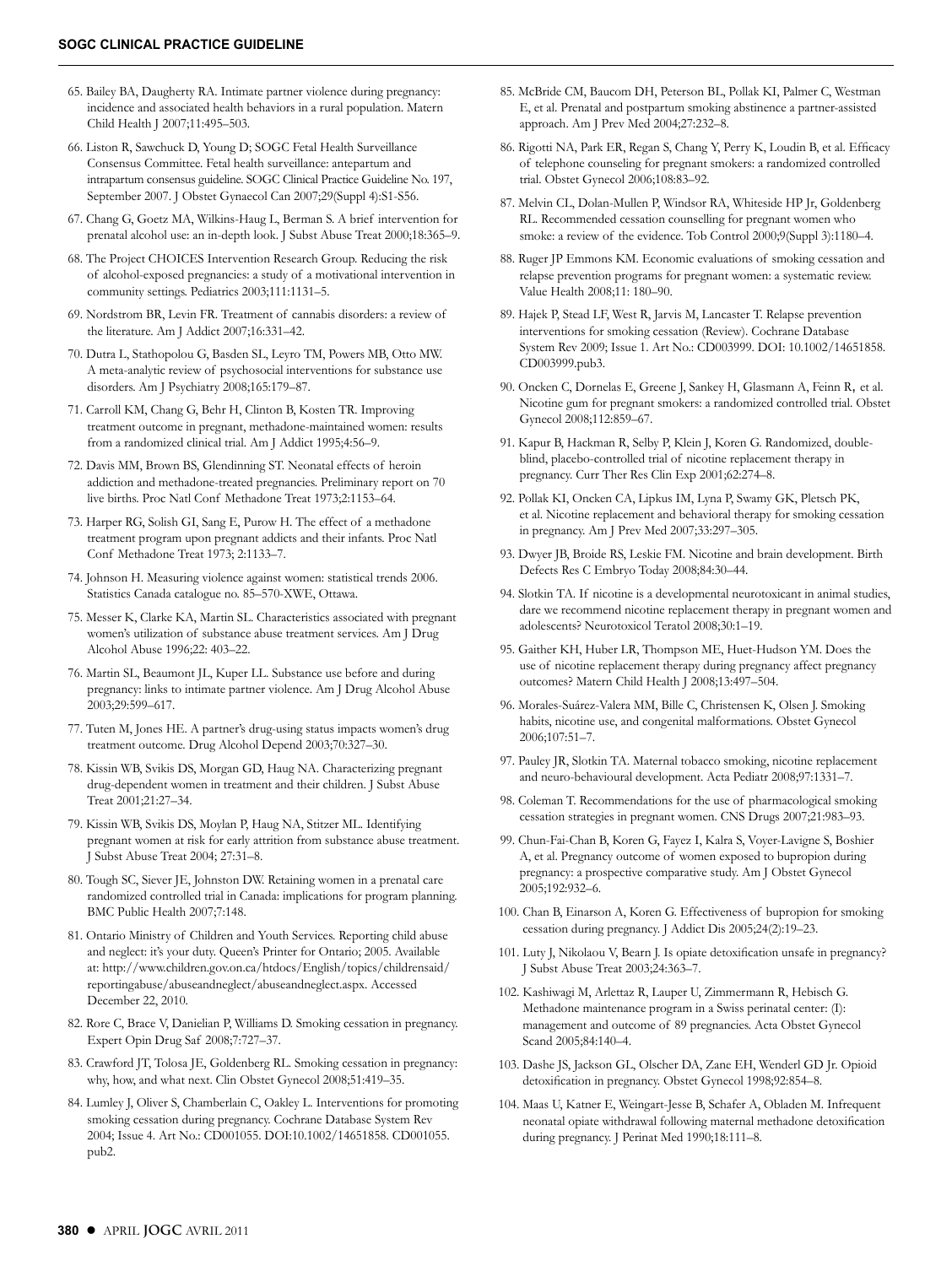- 105. Allen MH. Detoxification consideration in the medical management of substance abuse in pregnancy. Bull N Y Acad Med 1991;67:270–6.
- 106. Blinick G, Inturrisi CE, Jerez E, Wallach RC. Methadone assays in pregnant women and progeny. Am J Obstet Gynecol 1975;121:617–21.
- 107. Stern R. The pregnant addict. A study of 66 case histories, 1950–1959. Am J Obstet Gynecol 1966;94:253–7.
- 108. Wilson GS, Desmond MM, Wait RB. Follow-up of methadone-treated and untreated narcotic-dependent women and their infants: health, developmental, and social implications. J Pediatr 1981;98:716–22.
- 109. Jones HE, O'Grady KE, Malfi D, Tuten M. Methadone maintenance vs. methadone taper during pregnancy: maternal and neonatal outcomes. Am J Addict 2008;17:372–86.
- 110. Hagopian GS, Wolfe HM, Sokol RJ, Ager JW, Wardell JN, Cepeda EE. Neonatal outcome following methadone exposure in utero. J Matern Fetal Med 1996;5:348–54.
- 111. Kandall SR, Albin S, Lowinson J, Berle B, Eidelman AI, Gartner LM. Differential effects of maternal heroin and methadone use on birthweight. Pediatrics 1976;58:681–5.
- 112. Hulse GK, Milne E, English DR, Holman CDJ. The relationship between maternal use of heroin and methadone and infant birth weight. Addiction 1997;92:1571–9.
- 113. Zelson C, Lee SJ, Casalino M. Neonatal narcotic addiction. Comparative effects of maternal intake of heroin and methadone. N Eng J Med 1973;289(23):1216–20.
- 114. Rahbar F. Observations on methadone withdrawal in 16 neonates. Clin Pediatr (Phila) 1975;14:369–71.
- 115. Malpas TJ, Darlow BA, Lennox R, Horwood LJ. Maternal methadone dosage and neonatal withdrawal. A NZ J Obstet Gynaecol 1995;35:175–7.
- 116. Brown HL, Britton KA, Mahaffey D, Brizendine E, Hiett AK, Turnquest MA. Methadone maintenance in pregnancy: a reappraisal. Am J Obstet Gynecol 1998;179: 459–63.
- 117. Arlettaz R, Kashiwagi M, Das-Kundu S, Fauchere JC, Lang A, Bucher HU. Methadone maintenance program in pregnancy in a Swiss perinatal center (II): neonatal outcome and social resources. Acta Obstet Gynecol Scand 2005;84:145–50.
- 118. Hunt RW, Tzioumi D, Collins E, Jeffery HE. Adverse neurodevelopmental outcome of infants exposed to opiate in-utero. Early Hum Dev 2008;84:29–35.
- 119. Vance JC, Chant DC, Tudehope DI, Gray PH, Hayes AJ. Infants born to narcotic dependent mothers: physical growth patterns in the first 12 months of life. J Paediatr Child Health 1997;33:504–8.
- 120. Lifshitz M, Gavrilov V, Galil A, Landau D. A four-year survey of neonatal narcotic withdrawal: evaluation and treatment. Isr Med Assoc J 2001;3:17–20.
- 121. McCarthy JJ, Leamon MH, Parr MS, Anania B. High-dose methadone maintenance in pregnancy: maternal and neonatal outcomes. Am J Obstet Gynecol 2005;193(3 Pt 1): 606–10.
- 122. Jansson LM, Velez M, Harrow C. The opioid-exposed newborn: assessment and pharmacologic management. J Opioid Manag 2009;5:47–55.
- 123. Marcellus L. Care of the substance-exposed infants: the current state of practice in Canadian hospitals. J Perinat Neonatal Nurs 2002;16:51–68.
- 124. Velez M, Jansson LM. The opioid dependent mother and newborn dyad: nonpharmacologic care. J Addict Med 2008;2(3):113–120.
- 125. Osborn DA, Jeffery HE, Cole M. Opiate treatment for opiate withdrawal in newborn infants. Cochrane Database System Rev 2005; Issue 3. Art No.: CD002059. DOI: 10.1002/14651858.CD002059.pub2.
- 126. Abrahams R, Kelly SA, Payne S, Thiessen PN, Mackintosh J, Janssen PA. Rooming-in compared with standard care for newborns of mothers using methadone or heroin. Can Fam Physician 2007;53:1722–30.
- 127. Srivastava A, Kahan M. Buprenorphine: a potential new treatment option for opioid dependence. CMAJ 2006;174:1835–6.
- 128. Johnson R, Jones H, Fischer G. Use of buprenorphine in pregnancy: patient management and effects on the neonate. Drug Alcohol Depend 2003;70(2 Suppl):S87-S101.
- 129. Lacroix I, Berrebi C, Chaumerliac C, Lapeyre-Mestre M, Montastruc JL, Damase-Michel C. Buprenorphine in pregnant opioid dependent women: first results of a prospective study. Addiction 2004;99:209–14.
- 130. Lejeune C, Simmat Durand L, Gourarier L, Aubisson S; the Groupe d'Etudes Grossesse et Addictions (GEGA). Prospective multicenter observational study of 260 infants born to 259 opiate dependent mothers on methadone or high dose buprenorphine substitution. Drug Alcohol Depend 2006;82:250–7.
- 131. Jones H, Johnson R, Jasinski DR, O'Grady KE, Chisholm CA, Choo RE, et al. Buprenorphine versus methadone in the treatment of pregnant opioid dependent patients: effects on the neonatal abstinence syndrome. Drug Alcohol Depend 2005;79:1–10.
- 132. Reisinger M. Use of buprenorphine during pregnancy. Research and Clinical Forums 1997;19:43–5.
- 133. Schindler SD, Eder H, Ortner R, Rohrmeister K, Langer M, Fischer G. Neonatal outcome following buprenorphine maintenance during conception and throughout pregnancy. Addiction 2003;98:103–10.
- 134. National Opioid Use Guideline Group (NOUGG). Canadian guideline for safe and effective use of opioids for chronic non-cancer pain. April 2010. Available at: http://nationalpaincentre.mcmaster.ca/opioid. Accessed November 23, 2010.
- 135. College of Physicians and Surgeons of Ontario. Methadone for pain guidelines. Nov 2004. Avialable at: http://www.cpso.on.ca/policies/ guidelines/default.aspx?id=1986. Accessed January 21, 2011.
- 136. Hadi I, da Silva O, Natale R, Boyd D, Morley-Foster PK. Opioids in the parturient with chronic nonmalignant pain: a retrospective review. J Opioid Manag 2006;2:31–4.
- 137. Sharpe C, Kuschel C. Outcomes of infants born to mothers receiving methadone for pain management in pregnancy. Arch Dis Child Fetal Neonatal Ed 2004;89:F33-F36.
- 138. Cassidy B, Cyna AM. Challenges that opioid-dependent women present to the obstetric anaesthetist. Anaesth Intensive Care 2004;32:494–501.
- 139. May JA, White HC. Leonard-White A, Warltier DC, Pagel PS. The patient recovering from alcohol or drug addiction: special issues for the anesthesiologist. Anesth Analg 2001;92:1601–8.
- 140. Mao J. Opioid-induced abnormal pain sensitivity: implications in clinical opioid therapy. Pain 2002;100:213–7.
- 141. Rapp SE, Ready LB, Nessly ML. Acute pain management in patients with prior opioid consumption: a case-controlled retrospective review. Pain 1995;6:195–201.
- 142. Mehta V, Langford RM. Acute pain management for opioid dependent patients. Anaesthesia 2006;61:269–76.
- 143. Meyer M, Wagner K, Benvenuto A, Plante D, Howard D. Intrapartum and postpartum analgesia for women maintained on methadone during pregnancy. Obstet Gynecol 2007;110:261–6.
- 144. Center for Substance Abuse Treatment. Medication-assisted treatment for opioid addiction in opioid treatment programs. Treatment improvement protocol (TIP) 43. DHHS Publication No. (SMA) 05–4048. Rockville, MD: Substance Abuse and Mental Health Services Administration; 2005. Available at: http://store.samhsa.gov/product/SMA09–4341. Accessed January 5, 2011.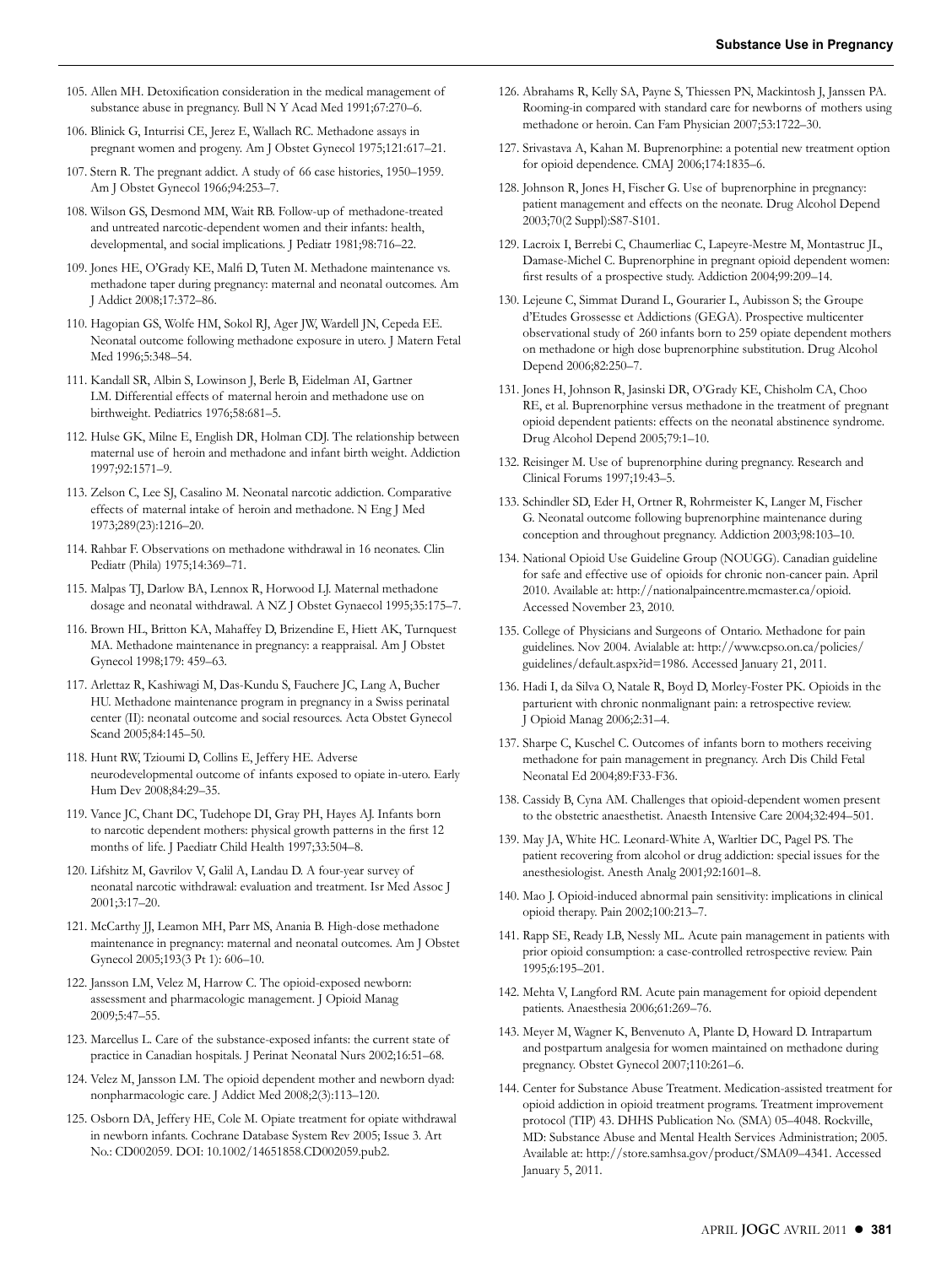- 145. Perez-Reyes M, Wall ME. Presence of delta9-tetrahydrocannabinol in human milk. N Engl J Med 1982;307:819–20.
- 146. Astley SJ, Little RE. Maternal marijuana use during lactation and infant development at one year. Neurotoxicol Teratol 1990;12:161–8.
- 147. Chasnoff IJ, Lewis DE, Squires L. Cocaine intoxication in a breast-fed infant. Pediatrics 1987;80:836–8.
- 148. Steiner E, Villen T, Hallberg M, Rane A. Amphetamine secretion in breast milk. Eur J Clin Pharmacol 1984;27:123–4.
- 149. Chaney NE, Franke J, Wadlington WB. Cocaine convulsions in a breastfeeding baby. J Pediatr 1988;112:134–5.
- 150. Hopkinson JM, Schanler RJ, Fraley JK, Garza C. Milk production by mothers of premature infants: influence of cigarette smoking. Pediatrics 1992;90:934–8.
- 151. Robieux I, Koren G, Vanderbergh H, Schneiderman J. Morphine excretion in breast milk and resultant exposure of a nursing infant. J Toxicol Clin Toxicol 1990;28:365–70.
- 152. Kreek MJ, Schecter A, Gutjahr CL, Bowen D, Field F, Queenan J, et al. Analyses of methadone and other drugs in maternal and neonatal body fluids: use in evaluation of symptoms in a neonate of mother maintained on methadone. Am J Drug Alcohol Abuse 1974;1:409–19.
- 153. Pond SM, Kreek MJ, Tong TG, Raghunath J, Benowitz N. Altered methadone pharmacokinetics in methadone-maintained pregnant women. J Pharmacol Exp Ther 1985;233:1–6.
- 154. Geraghty B, Graham EA, Logan B, Weiss EL. Methadone levels in breast milk. J Hum Lact 1997;13:227–30.
- 155. Johnson RE, Jones HE, Jasinki DR, Svikis DS, Haug NA, Jansson LM, et al. Buprenorphine treatment of pregnant opioid-dependent women: maternal and neonatal outcomes. Drug Alcohol Depend 2001;63:97–103.
- 156. Marquet P, Chevrel J, Lavignasse P, Merle L, Lacatre G. Buprenorphine withdrawal syndrome in a newborn. Clin Pharmacol Ther 1997;62:569–71.
- 157. McCarthy JJ, Posey BL. Methadone levels in human milk. J Hum Lact 2000;16: 115–20.
- 158. Madadi P, Koren G. Pharmacogenetic insights into codeine analgesia: implications to pediatric codeine use. Pharmacogenomics 2008;9:1267–84.
- 159. Madadi P, Ross CJ, Hayden MR, Carleton BC, Gaedigk A, Leeder JS, et al. Pharmacogenetics of neonatal opioid toxicity following maternal use of codeine during breastfeeding: a case-control study. Clin Pharmacol Ther 2009;85:31–5.
- 160. Madadi P, Moretti M, Djokanovic N, Bozzo P, Nulman I, Ito S, et al. Guidelines for maternal codeine use during breastfeeding. Can Fam Physician 2009;55:1077–8.
- 161. Woolf SH, Battista RN, Angerson GM, Logan AG, Eel W. Canadian Task Force on Preventive Health Care. New grades for recommendations from the Canadian Task Force on Preventive Health Care. CMAJ 2003;169:207–8.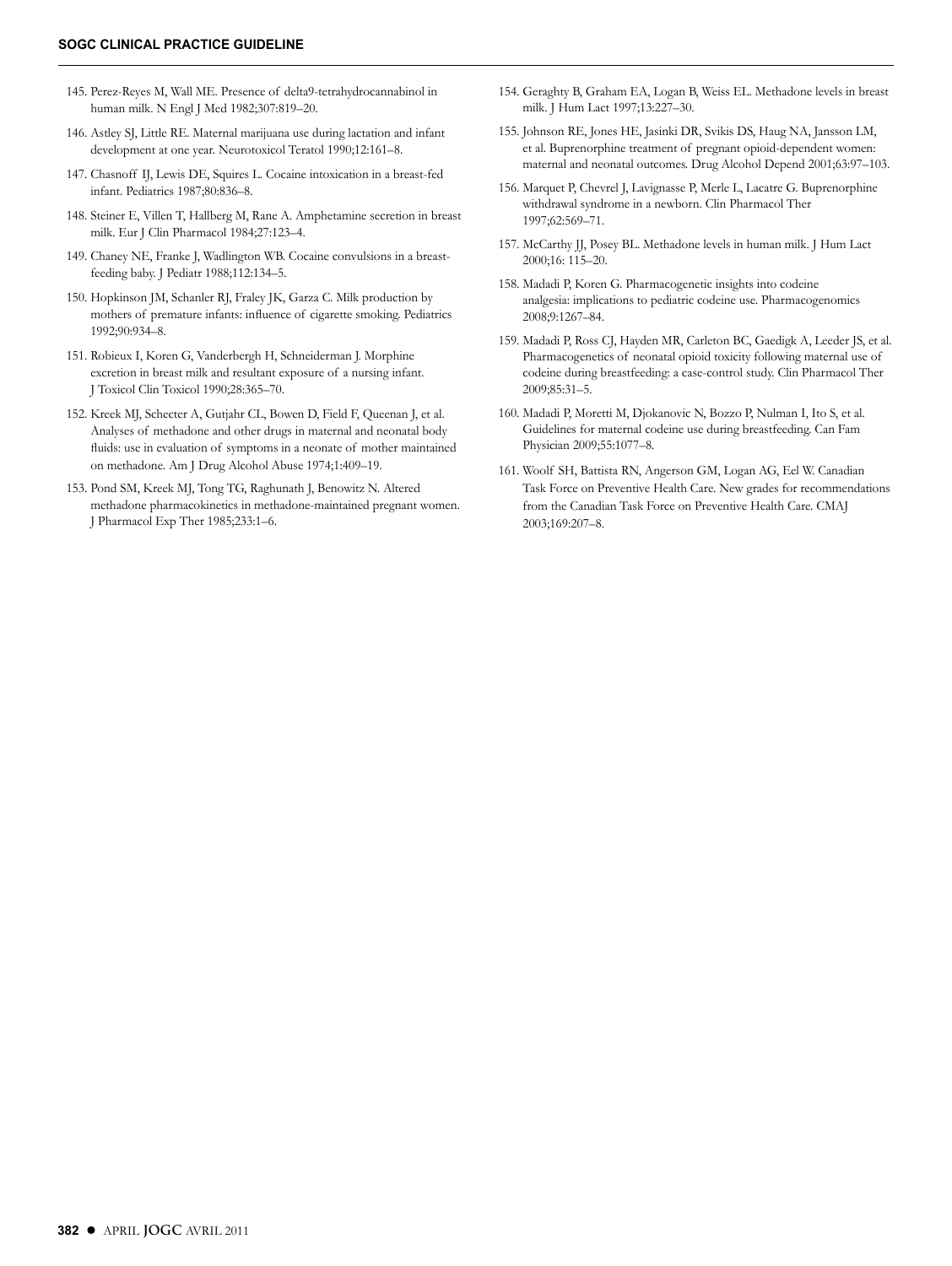# **Appendix**

# **Antenatal Psychosocial Health Assessment (ALPHA)**

Antenatal psychosocial problems may be associated with unfavorable postpartum outcomes. The questions on this form are suggested ways of inquiring about psychosocial health. Issues of high concern to the woman, her family or the caregiver usually indicate a need for additional supports or services. When some concerns are identified, follow-up and/or referral should be considered. Additional information can be obtained from the ALPHA Guide. *\*Please consider the sensitivity of this information before sharing it with other caregivers.*

| <b>ANTENATAL FACTORS</b>                                                                                                                                                   | <b>CONCERN</b>                              | <b>COMMENTS/PLAN</b> |
|----------------------------------------------------------------------------------------------------------------------------------------------------------------------------|---------------------------------------------|----------------------|
| <b>FAMILY FACTORS</b>                                                                                                                                                      |                                             |                      |
| Social support (CA, WA, PD)<br>How does your partner/family feel about your pregnancy?<br>Who will be helping you when you go home with your baby?                         | $\Box$ Low<br>$\square$ Some<br>$\Box$ High |                      |
| Recent stressful life events (CA, WA, PD, PI)<br>What life changes have you experienced this year?<br>What changes are you planning during this pregnancy?                 | $\Box$ Low<br>$\square$ Some<br>$\Box$ High |                      |
| Couple's relationship (CD, PD, WA, CA)<br>How would you describe your relationship with your partner?<br>What do you think your relationship will be like after the birth? | $\Box$ Low<br>$\square$ Some<br>$\Box$ High |                      |
| <b>MATERNAL FACTORS</b>                                                                                                                                                    |                                             |                      |
| Prenatal care (late onset) (WA)<br>First prenatal visit in third trimester? (check records)                                                                                | $\Box$ Low<br>$\square$ Some<br>$\Box$ High |                      |
| Prenatal education (refusal or quit) (CA)<br>What are your plans for prenatal classes?                                                                                     | $\Box$ Low<br>$\square$ Some<br>$\Box$ High |                      |
| Feelings toward pregnancy after 20 weeks (CA, WA)<br>How did you feel when you just found out you were pregnant?<br>How do you feel about it now?                          | $\Box$ Low<br>$\square$ Some<br>$\Box$ High |                      |
| Relationship with parents in childhood (CA)<br>How did you get along with your parents?<br>Did you feel loved by your parents?                                             | $\Box$ Low<br>$\square$ Some<br>$\Box$ High |                      |
| Self esteem (CA, WA)<br>What concerns do you have about becoming/being a mother?                                                                                           | $\Box$ Low<br>$\Box$ Some<br>$\Box$ High    |                      |
| History of psychiatric/emotional problems (CA, WA, PD)<br>Have you ever had emotional problems?<br>Have you ever seen a psychiatrist or therapist?                         | $\Box$ Low<br>$\Box$ Some<br>$\Box$ High    |                      |
| Depression in this pregnancy (PD)<br>How has your mood been during this pregnancy?                                                                                         | $\Box$ Low<br>$\square$ Some<br>$\Box$ High |                      |

#### **ASSOCIATED POSTPARTUM OUTCOMES**

The antenatal factors in the left column have been shown to be associated with the postpartum outcomes listed below. *Bold, Italics* indicates *good* evidence of association. Regular text indicates fair evidence of association.

- **CA** Child Abuse **CD** Couple Dysfunction **PI** Physical Illness
- **PD** Postpartum Depression **WA** Woman Abuse

*Addressograph*